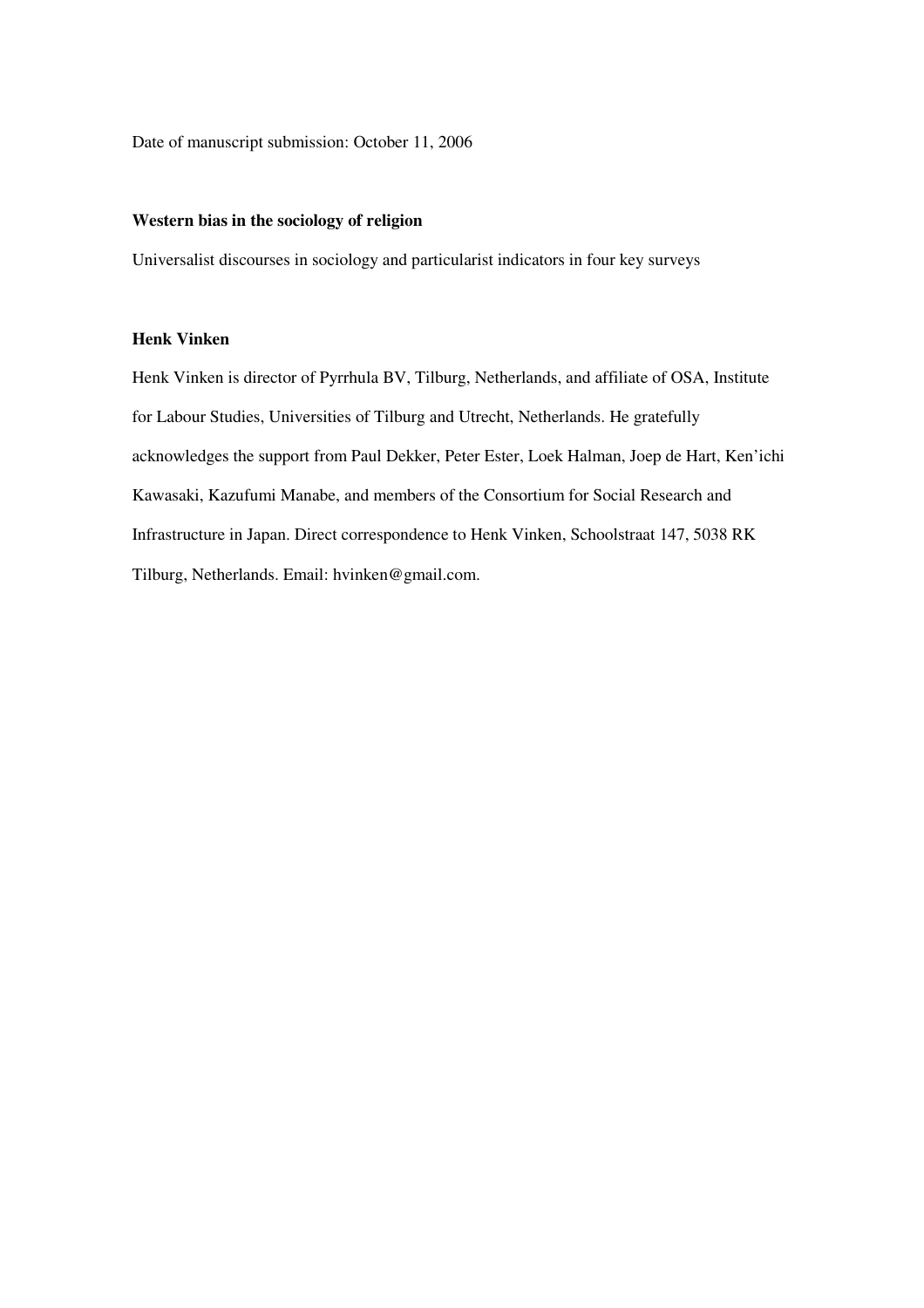## **Western bias in the sociology of religion**

Universalist discourses in sociology and particularist indicators in four key surveys

# **Abstract**

In Western sociology three main themes govern the study of religion: secularization, changes towards more individualized religions, and changes in the supply-side of religious institutions. Empirical surveys on these themes are also fielded beyond Western contexts. This paper addresses the indicators used in these surveys. It is argued that the surveys fall short of tapping religious experiences in a non-Western context and of dealing with the basic debates in the sociology of religion. They are non-inclusive, 'othering', and inappropriate to test basic theoretical assumptions, for instance, the change towards more individualized forms of religion. Moreover, the studies could learn from life course sociology from which it can be argued that people are in search of meaning and purpose that acknowledges uncertainty, insufficiency and individual reflexivity. This search excludes the traditional, one-God-one-truth religions serviced by all-knowing experts.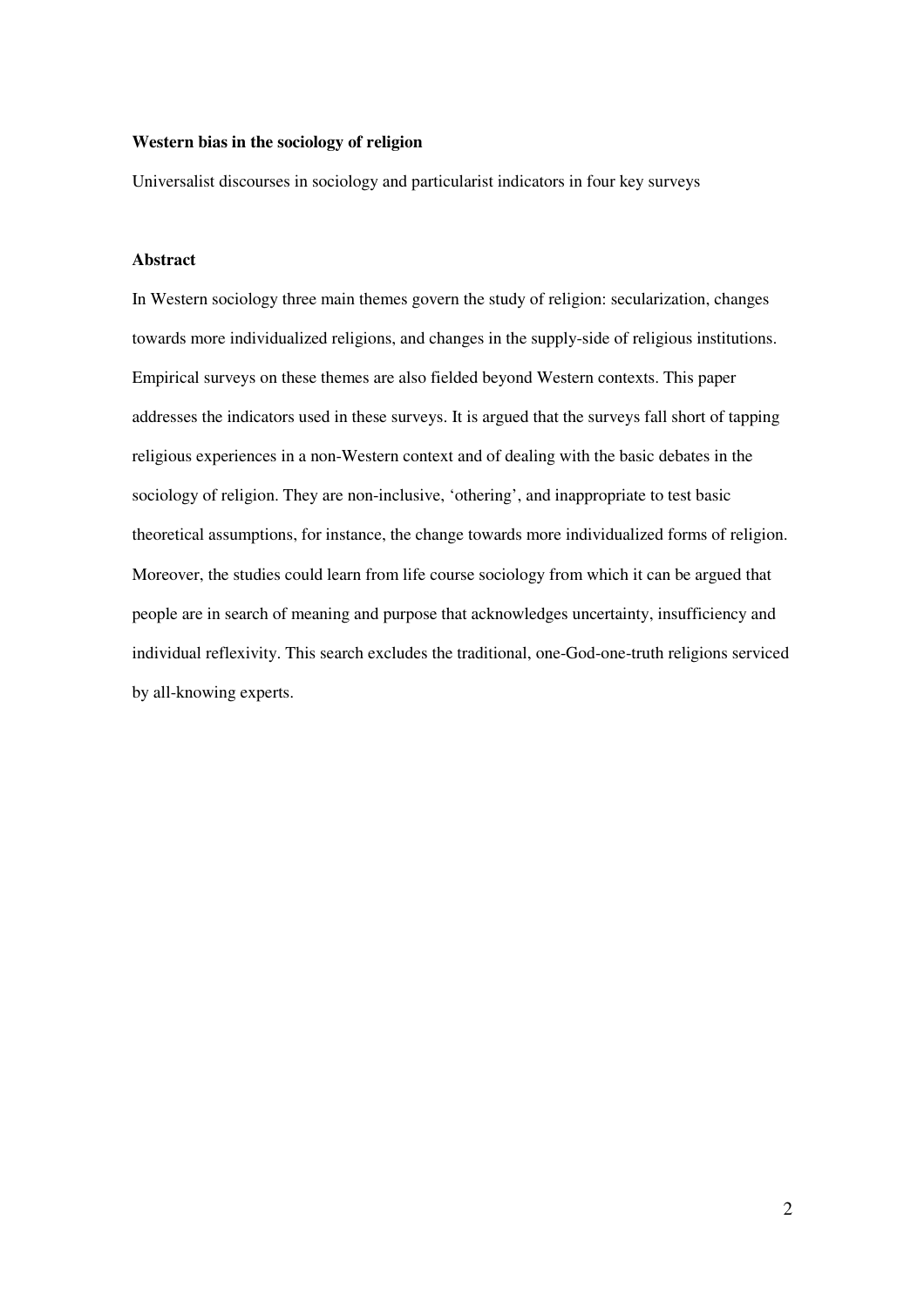### **1. Introduction**

This paper aims to outline the main discourses on religion in Western sociology and survey whether or not these discourses are valuable for the empirical study of religion in non-Western societies. Doing so necessitates a clear description of concepts and indicators that are used in the predominantly empirical scientific study of religion, drawing also on empirical evidence from large-scale comparative surveys. This paper will not go into the issue of religion from theological or philosophical points of view. It will mainly build on sociological perspectives and especially so on perspectives aimed at acquiring cross-culturally comparative and quantitative empirical insights. This paper will hence first and foremost perceive religion, in all its rich facets, as a sociological and empirical phenomenon. It will first display the main discourses (section 2) and then shortly dwell on the need to update empirical studies of religion, both for enhancing the cultural fit of these surveys and thus more accurately tap into the perspectives of non-Western publics, and, equally important, for gaining the very opportunity to address the key points of debate in the main discourses on religion (section 3). Next, the key indicators used in key cross-cultural, large-scale, and quantitative studies are presented (section 4) and finally some conclusions are drawn on where the discourse and indicators seem off-balance, especially when one aims to field a study of religion in non-Western societies (section 5).

### **2. Discourses**

#### Secularization

The key word in sociological discourses on religion is secularization. Secularization is heralded for its liberating and emancipating blessings as well as blamed for almost every thinkable contemporary evil. Secularization is believed to, on the one hand, go hand in hand with modernization (if it is not equated to modernization) and, on the other hand, to be a rather particular regional phenomenon taking root in Northwestern European Christian societies only. In many cases it is not clear that social scientists are dealing with the same issue when debating secularization. Is it declining rates of church membership, likewise decelerating frequencies of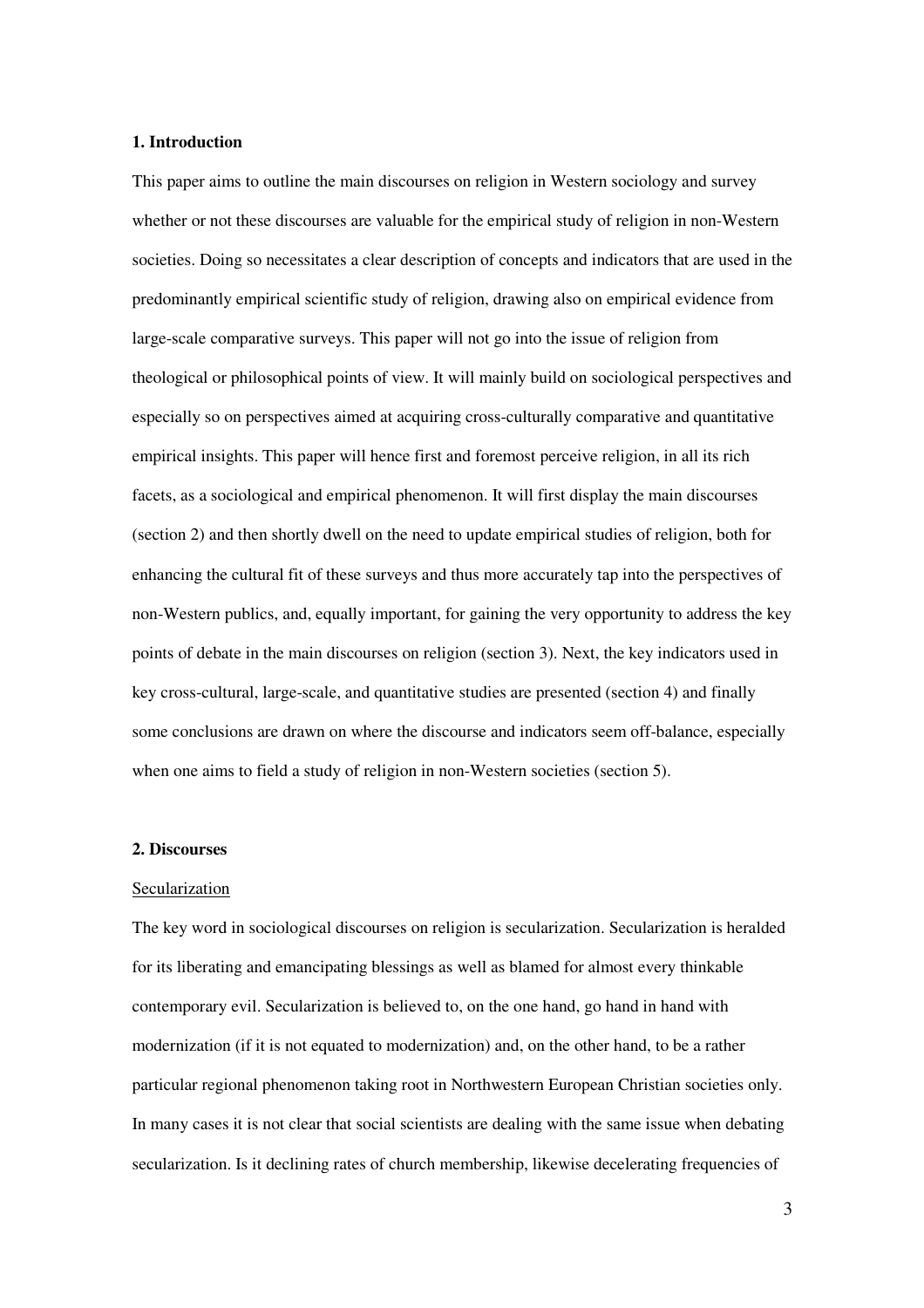church visits, or is it a much more general process indicating an increasing orientation of people on worldly issues, on the immanent instead of the transcendent? An orientation that relates to falling levels of the interest in, the impact of, and the involvement in projections of a decisive reality that supersedes daily reality (Dekker, 1987; Haller, 1990; Verweij, 1998; Wallis & Bruce, 1992). Moreover, as modernization progresses, the emphasis is believed to not only shift from the divine to the human, but also from faith to rationality, from value to efficiency, from truth to value, quality to quantity, superstition to science, continuity to change (Lawrence, 1998).

The basic assumption, that also lies at the heart of classic sociology, is that modernization diminishes the role of religion in the daily lives of individuals and in society as a whole. Of course, this assumption is subject to criticism and not only from empirical researchers. First of all, it seems to (willingly or unwillingly) normatively suggest that reason and manifest experience are superior to faith and transcendent experience. This explicitly Enlightment-based normative judgment is of course part of a belief system itself. Moreover, the relationship modernization-secularization is rather imprecise. Is modernization's impact due to all simultaneously working processes or to particular processes of modernization: is it the increased specialization of occupations, is it urbanization, is it industrialization or the rise of the post-industrial information-age society, is it the development of the welfare state, or are all of these (and more) processes responsible for emptying the churches? And what is it exactly in these processes that make people leave the church, that makes it difficult for religious groups to sustain, and that makes society as a whole function without an overarching institution such as the church. Without these specifications, the reference to modernization in a catch-all manner is not very helpful.

Empirically there are objections too. It is pointed out that as traditional providers of belief systems may have lost shares of the religious market, new religious and/or transcendent meaning providing movements, including 'New Age'-type of movements that dwell on mystic, occult and esoteric issues, have gained popularity (e.g., Robbins, 1988; De Hart, 1993). Another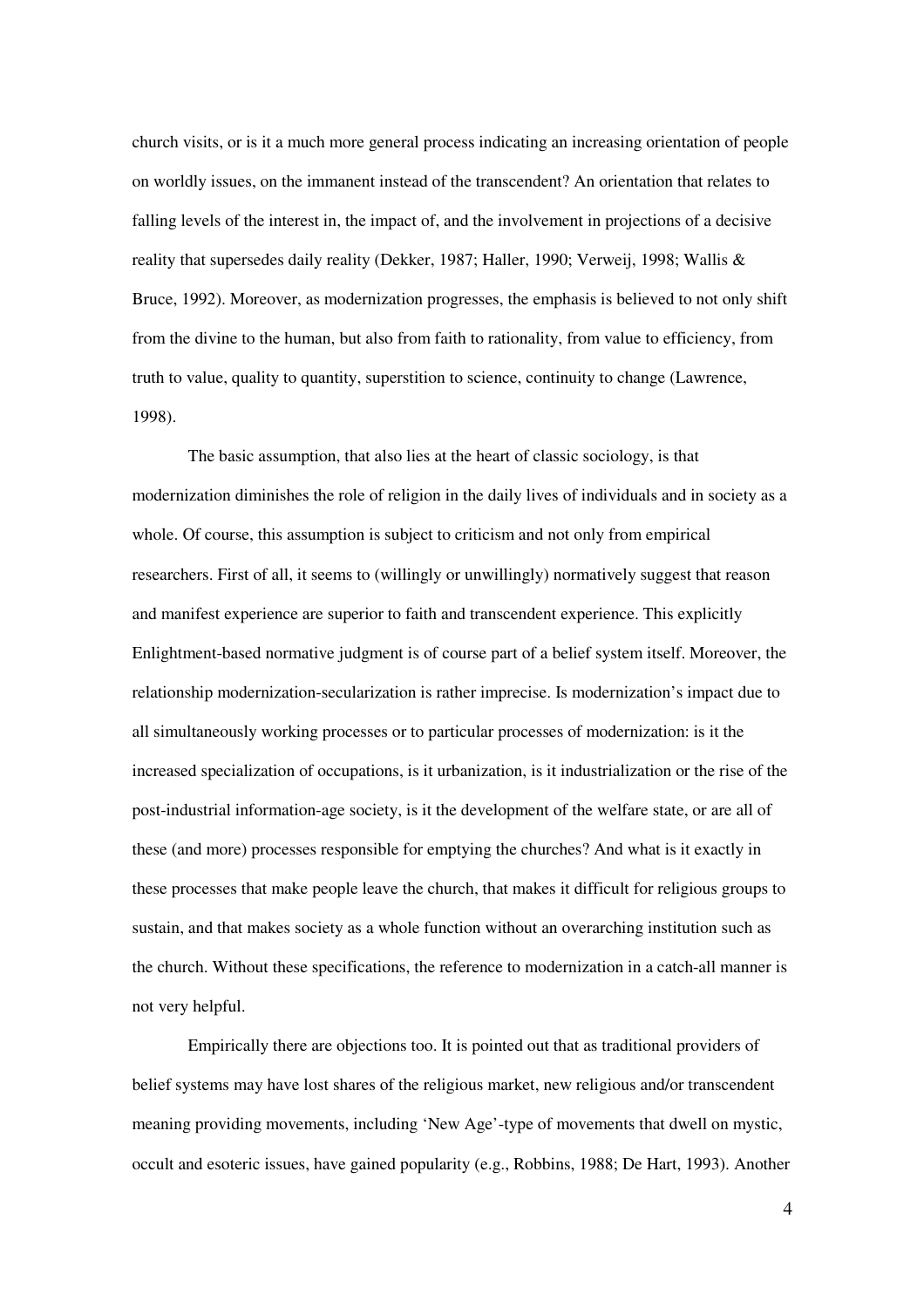empirical objection counter-argues that fundamentalist religions that emphasize absolute truths, a life and society fully determined by religion, and an active resistance to modernization, are on the rise in many parts of the world, including the Christian West and in Christian religion (e.g., Gellner, 1992). Not per se a hard objection, but a serious annotation from the empirical side is that religious relevance does not decline linearly in time (e.g., Roof, 1985). Cultural and historical traditions around the globe impede or speed up the modernization impacts on the relevance of religion. Another and rather harshly debated issue is the exceptional way either the European or the North American religious market is going. In the eyes of Europeans, experiencing strong secularization, the US with their still very vibrant religious movements are the exception to the rule (the rule being that modernization leads to secularization; see e.g. Bruce, 1999), although the US is believed to show some sign of increased secularization as well (Norris & Inglehart, 2004). Many US-based social scientists claim the contrasting argument, think Europe is the exception, point at the seemingly everlasting vitality of religion in the US, and even refute the very idea that modernization leads to serious and sustainable secularization (e.g., Berger, 2001; Brown, 1992; Casanova, 2001; Davie, 2002; Finke, 1992; Stark, 1999; Stark & Iannaconne, 1994). As usual, things are more subtle as in Europe secularization does not have a similar state or even pace of development in every corner of this vast continent. Scandinavian countries, the Netherlands, but also the UK are in the forefront of secularization if looking at church membership and attendance. Southern European countries and, since the crumbling of communism, also the Mid and Eastern European countries still have a sizeable (albeit slightly declining) proportion of people adhering to traditional religion. What is clear is that modernization does not have a one-on-one relationship with secularization. The diverging levels of secularization cannot be fully explained by pointing at modernization in an abstract and allencompassing way.

A key author in the field, Karel Dobbelaere (1981; 1995; 2002), suggests taking a threelevel stance in the issue of secularization. At the societal level there is the functional differentiation between religious and secular institutions with the latter taking increasingly care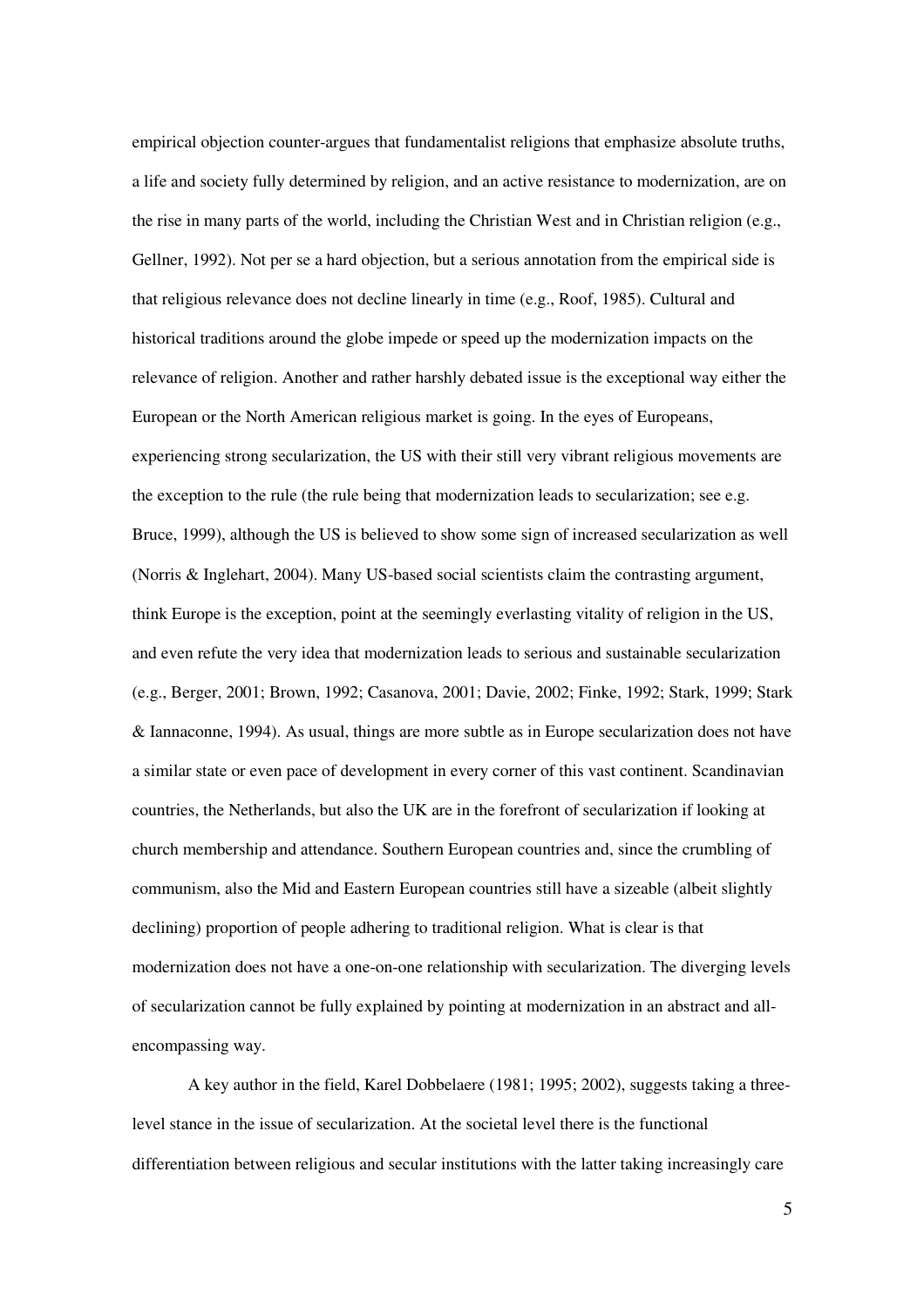of tasks that previously were executed by the former such as in education and health care. Secularization means that religion ceased to be of ultimate significance in the working of the social system. It also means that it results from processes of functional differentiation, autonomization and Vergesellschaftung (societalization) of societal subsystems allowing for the development of functional rationality (see also Luhmann, 1977, 1982). The economy, for instance, lost its religious ethos (Weber, 1920), as, consequently, did the political system (parting from traditional charismatic authority) and with the process religion itself became a subsystem (Wilson, 1982; 1998). The loss of status and power of the traditional religions, referring to the second level of religious organizations, allowed for alternative religions to improve their position on the religious market,. These organizations, in turn, are becoming less transcendent and more this-worldly and world-affirming as the secularization process progresses. They offer people diverse means to attain immediate insights, ultimate knowledge, assertive potencies, and automatic success. At the individual, micro-level a secularization-inmind is witnessed with the church-community becoming a chosen community (Bellah et al., 1985), an individualization of choices, and a compartimentalization of people's religious and secular orientations. This is reflected in religious bricolage referring to an individual patchwork or re-composition of what is on the menu of different religion, a religion à la carte that fits the era of the end of the grand narrative in which now codes are mixed borrowing not only from religions but also from popular culture, scientific discourses, and other unexpected sources. The three-level separation of the secularization process is interesting when considering subsequent debates and empirical studies. Studies that take on the task of addressing all three levels empirically do not exist. As Halman and Pettersson (2006) argue, the relationship of secularization at for instance the societal level and the mental level of laypeople is still an open question. In spite of that, the secularization thesis according to some eager US-scientists should be brought to the graveyard of failed theories (Stark, 1997; Stark & Finke, 2000; see also further below).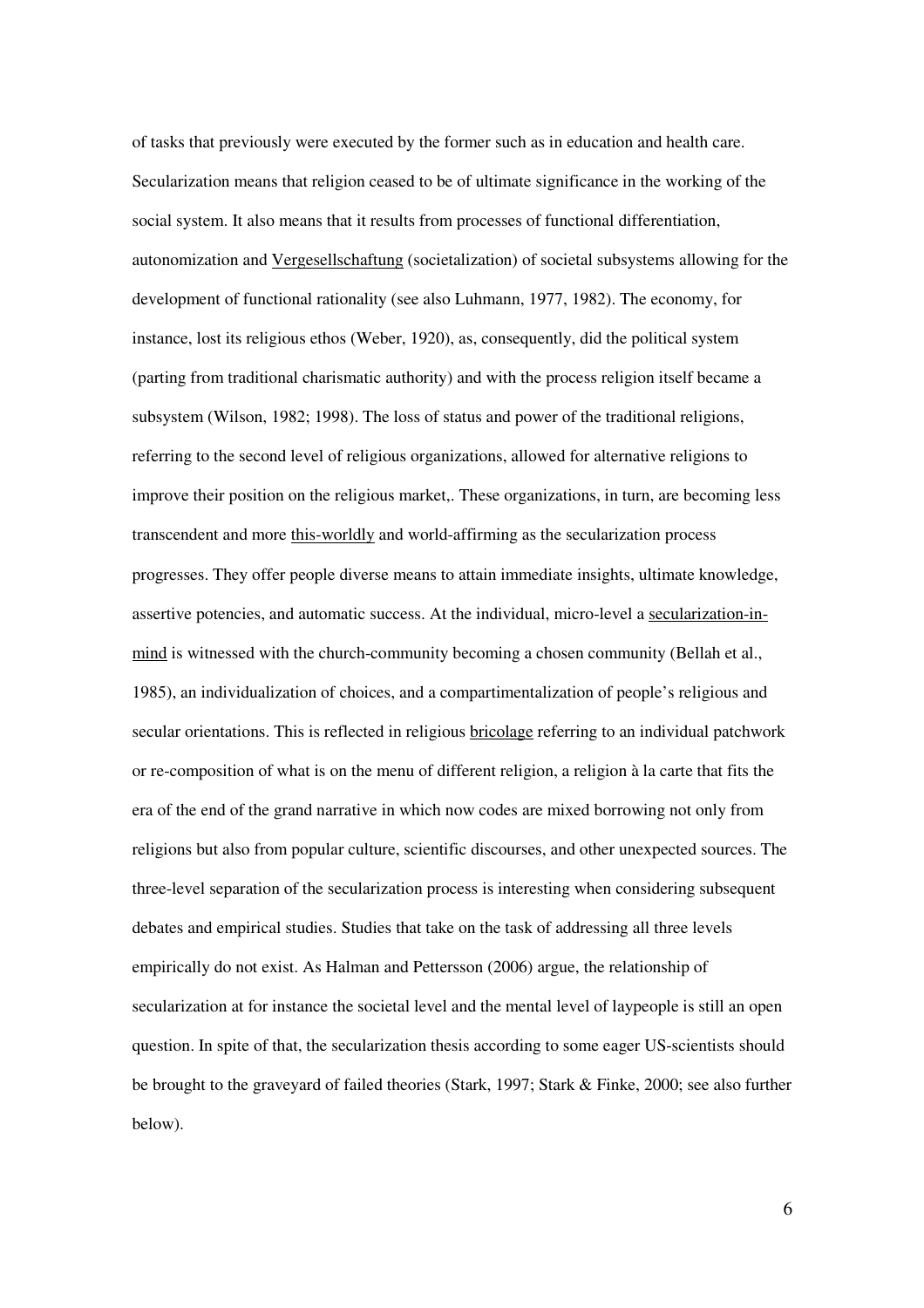### Religious pluralism

At this stage it is interesting to take a closer look at the debate on religious pluralism often related to the phenomenon of (and worries about) moral pluralism. In a classic view, pluralism in religion relates to the interaction of religion with geographical identity (national, regional, etc.) and to power and countervailing power (Beckford, 2000; Martin, 1978; Draulans & Halman, 2003; Halman & Draulans, 2004). Religion is firmly related to power and authority, both as a source of legitimacy and in concrete relationships with authority. One form of pluralism, complete pluralism, refers to competing denominations with weak connections to authority or elites (cf. Bellah's 'civic religion'; Bellah, 1970), another, qualified pluralism, to competition between and within churches related to elites (e.g., the UK and Scandinavia), and yet another, segmented pluralism, delineates rival groups living in separate regions (e.g., Dutch and German Protestant and Catholic regions). The different degrees of secularization are also believed to relate to denominational composition. In Protestant societies personal responsibility is more emphasized than in Catholic ones where the church is the mediator between the individual and God and where a collective identity is enforced more strongly (Jagodzinski & Dobbelaere, 1995). The same goes for churches that have strong historical and political ties to nation state institutions and are able to maintain a presence at that level (Davie, 2000). In this latter case and in Catholic societies secularization seems to have hit less hard.

Related to the issue of pluralism is the idea of diversifying religious markets in late modern societies (either Western or non-Western), an idea with which secularization theory is put under fire. Of course, very influential is the theory of Luckmann (1963, 1967) on the rise of an 'invisible' religion, religion that gained popularity outside the traditional institutional frameworks and churches. The theory shares with secularization theory that much of the churches have lost power to determine all spheres of live which, in turn, have become more autonomous and allow individuals to pick their own choice of world views. Especially because individuals are able to subjectively sample the set of values without religious institutions, new 'invisible' religions emerge, religions that do no longer necessitate an institutional framework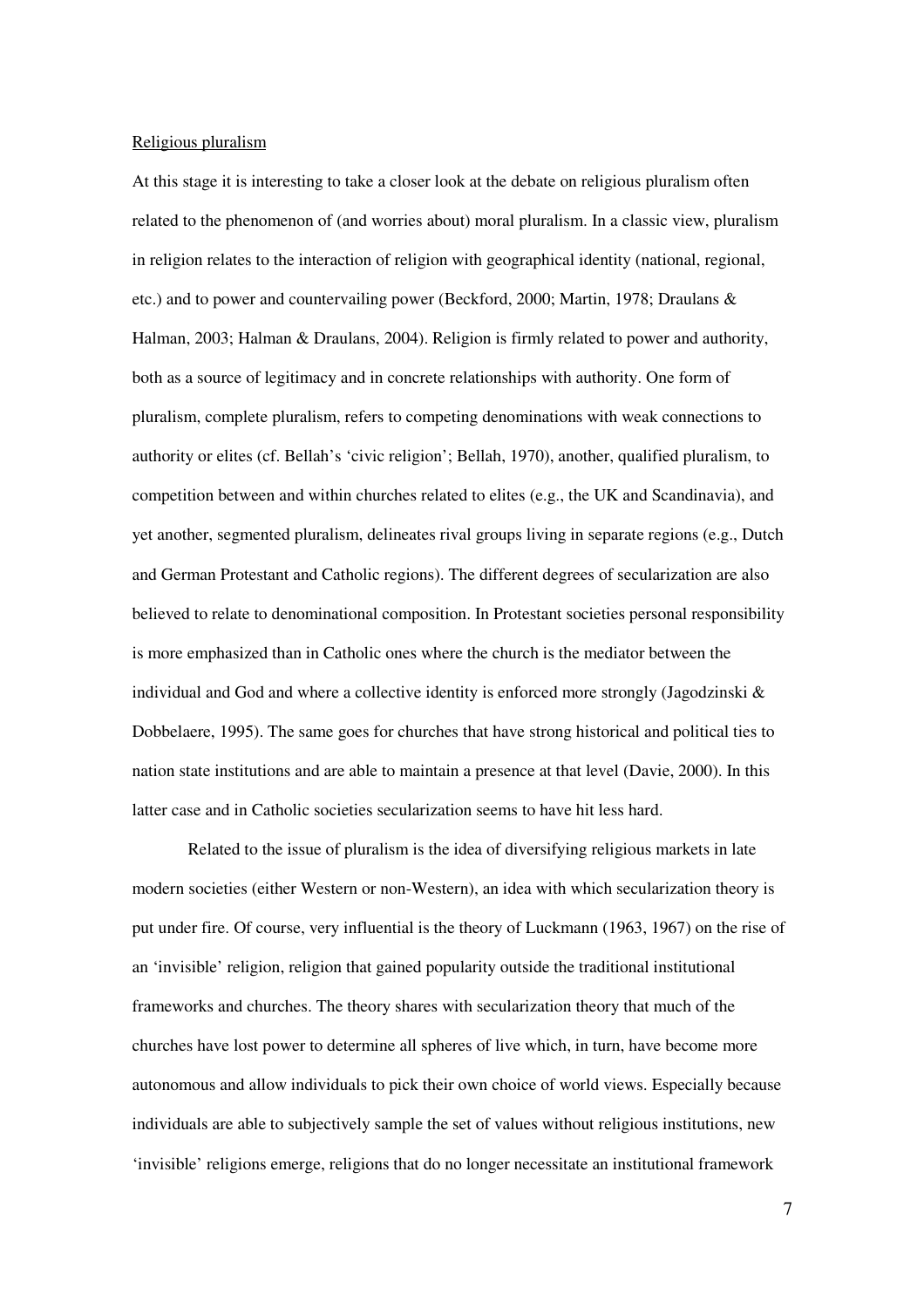but all aim at giving meaning in its broadest sense to one's existence and the world around (and beyond) one's self. The case against secularization theory is that religiosity as such is not on the decline, but that only the traditional forms are, now that people who live in a late modern, highly differentiated and pluriform society seek for forms of religion that fit their lives in this type of society best. The theory opened doors to include alternative religious movements and individual religious experiences in the scientific study of religion, including New Age spirituality. It also generated discussion on what not to include when studying religion. Some suggest to make a clear-cut differentiation between what is a religious and a non-religious experience. Verweij (1998) reports that individuals who create their own world view with which to answer the existential questions on the meaning of life, seek objects or people having charismatic power that helps individuals to block the existential question even before it is posed. Anything that is attributed this charismatic power is prone to be seen as a religious phenomenon and that might include national anthems, sports teams, the Universal Human Rights, the queen of the Netherlands, etc. As everything seems to be fit for inclusion, the criterion of charismatic power does not seem very helpful. Another key author in this pluralization and shift towards alternative religions debate is Ronald Inglehart. For instance in his 1997-work on modernization and postmodernization he rejects the idea of either a worldwide decline of religiosity or, the reversed, a global trend towards fundamentalism, as media accounts and anecdotal evidence have it (Inglehart, 1997; see also Norris & Inglehart, 2004). Instead, in social-economically, and politically secure societies the need for reassurance provided by religion is on the decline (making traditional believers in these societies counteract), in the vast number of insecure countries it is on the rise. At the same time in the more advanced societies, the number of people contemplating on the meaning and purpose of life is on the rise, especially among those who turned their backs to traditional beliefs and established religious organizations and who, if at all go for organizations, seek for answers in non-hierarchical, non-all-encompassing, non-absolutist and more individually tailor-made initiatives (see also Jagodzinski, 2003). Here also, not the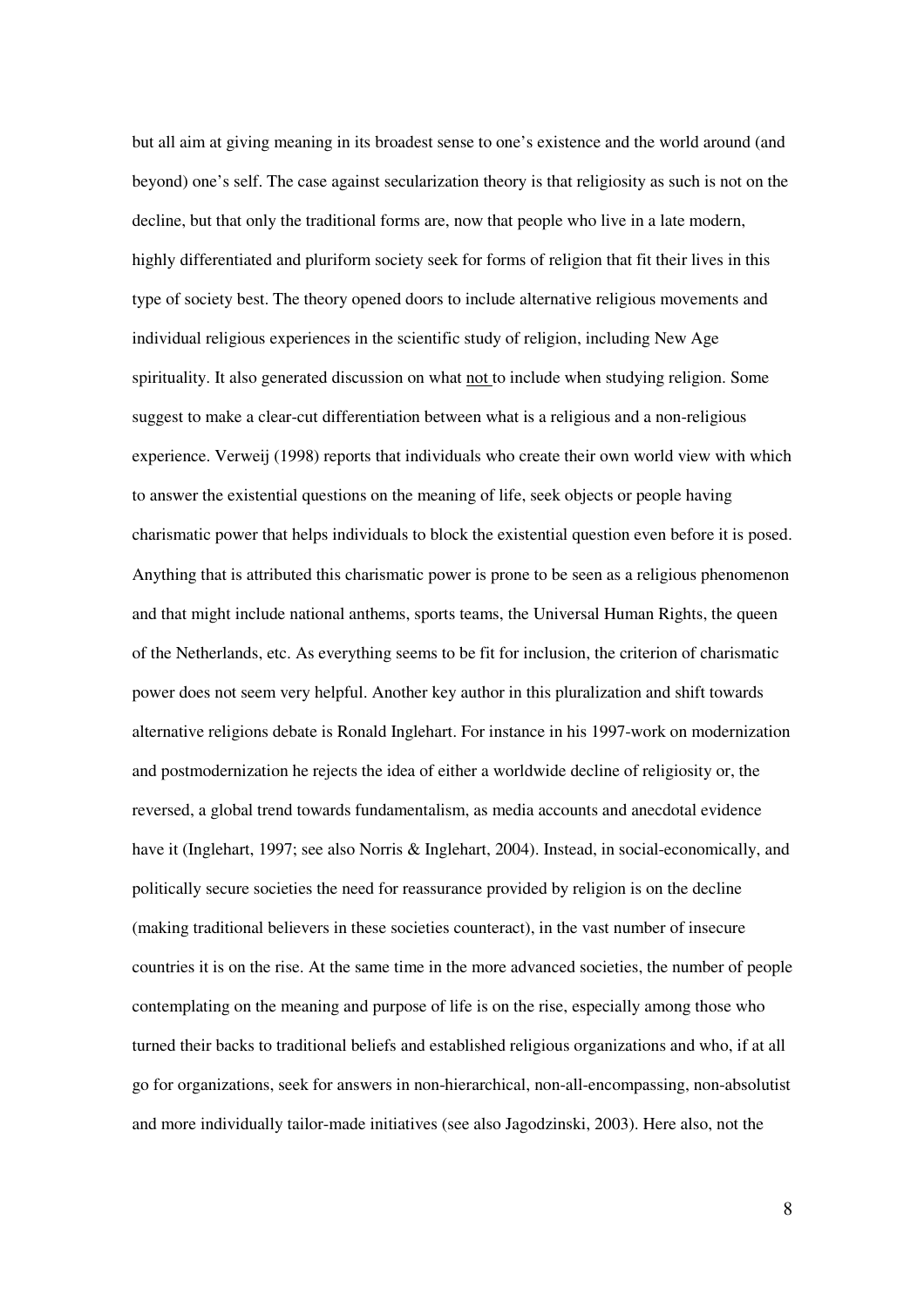quest for religious experience is on the decline, but the traditional supply to indulge in this experience is.

#### Supply-side theory

This gives way to another very influential perspective, the more recent rational choice discourse on religion, also framed as the market place or the supply-side theory (Finke, 1997; Stark  $\&$ Iannaccone, 1994; Stark, 1997; Warner, 1993). If the secularization thesis upholds that pluralism may weaken religious activity, the supply-side theory poses the exact opposite. The underlying (under-researched) thesis is that people are either off-set or stimulated to engage religiously by competition between churches on religious truths. In the secularization's case this competition undermines authority of churches to guide people in their life decisions and hence, to automatically socialize new cohorts of church-go-ers in their particular strand of religion. Pluralism 'ipso facto plunges religion into a crisis of credibility' (Berger, 1967: 150). The supply-side theory argues that because of competition religious activity is promoted as each church aims to earn its market share. The more plural a market is, the more competition, the more churches aim to accommodate their members (in line with free market logic) and thus the higher the rate of religious activity of the citizenry. Vice versa, a church that is dominating the market is believed to take less care of its members, having little incentive to satisfy, and is in the end confronted with declining activities and secularization.

Common tests of the supply-side theory usually use church membership as a core indicator of activity (e.g., Finke & Stark, 1988). Not only the validity of the use of this crude indicator to tap activity can be debated (it includes nominally affiliated members who never participate in activities and excludes the active without formal membership), also the crosscultural validity of the indicator itself can be disputed. What if there are many different religions but only a few of which one can really become a member? Much therefore seems to depend on the denominational composition at a given time and place. In certain cities and counties of the US where the choice of churches to become a member of is extremely high, the theory might be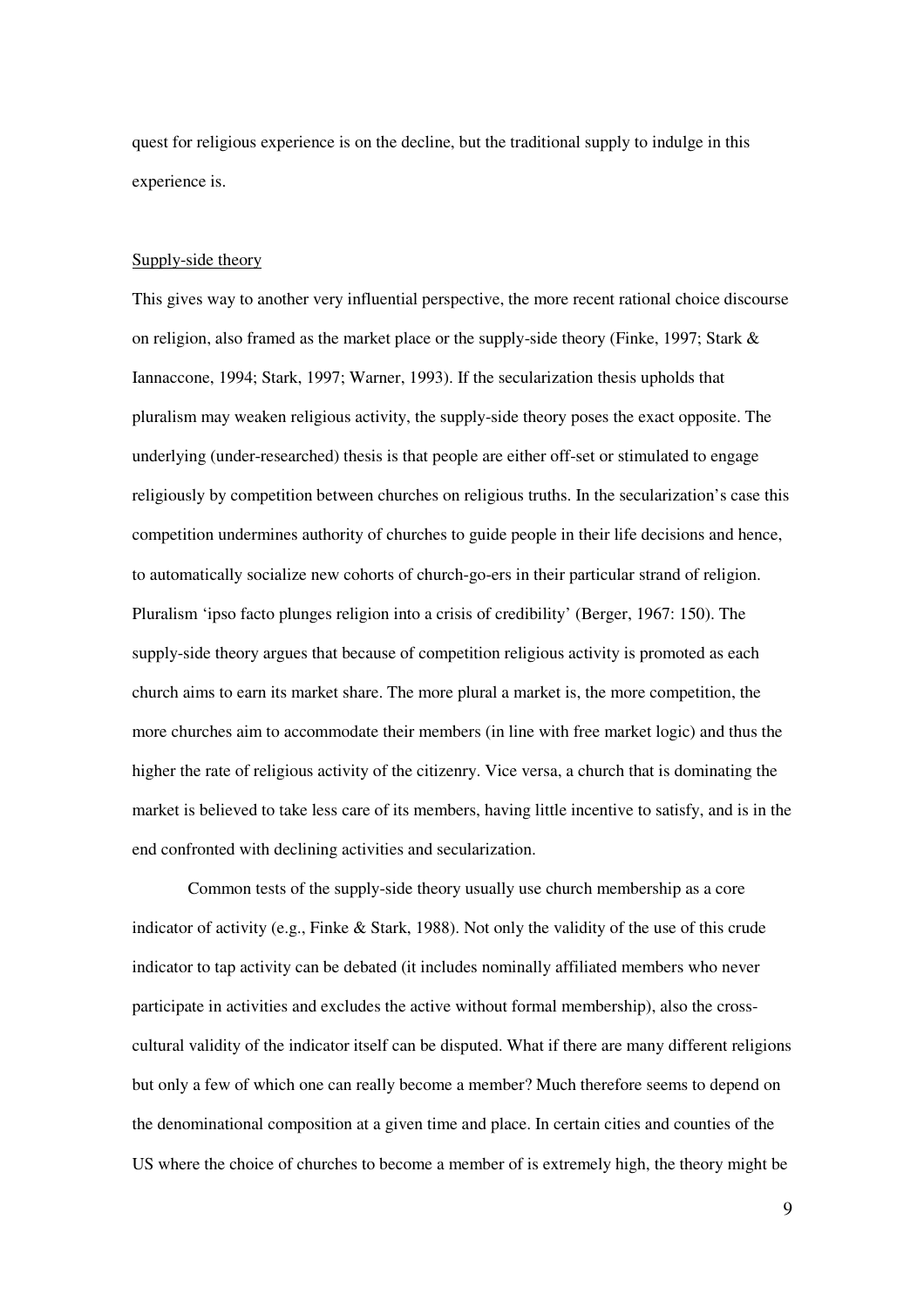testable, but at many others places, especially those outside the US, it might well not be. In these places choice is limited, maybe especially so the choice for churches to become a member of. Yet, even if choice is limited than one can argue that some denominations are more successful, more than others are, in promoting membership, acquiring new members and in keeping them in, regardless therefore of the level of competition. Arguably, Islamic religion is powerful in this respect. Moreover, in many (non-Western) societies with little, if not formally outlawed competition between religions, the level of activity is not necessarily low, let alone on the decline. Again, societies that endorse Islam may serve as an example. Also, in Europe contrasting results are reported with studies showing that pluralism correlates negatively with religiosity and church attendance (Draulans & Halman, 2003) and studies that support the idea that pluralism is a process in which religious supply is more attractive and yields higher levels of religiosity and affiliation (e.g., Pettersson & Hamberg, 1997).

The basics of the supply-side theory seem to build on the disputable ideal of free choice. Although the theory is a rational choice model it hardly pays attention to this process of choice. What is more, it is explicitly assumed that the 'demand' for religion is a constant across time and place (Finke, 1997; Stark & Brainbridge, 1987). Changes in religious adherence and activity are therefore solely attributed to changes in the supply of religion, i.e. in the number, position, and activities of the churches supplying religious experience. The perspective of (groups of) individuals is under-researched in this rational choice theory. It seems an accepted fact that people want to experience religion and be religiously active, what is more, that they want this at similar levels in all times of history and places of the globe. This is taken from the belief (!) that religion evolves as a response to universal human sufferings and tragedies, especially the inescapable process of decline and death. Declaring these issues universal and invariant tautologically explains the universal and invariant demand for religion. However implicit, the theory ignores the basic 'disenchantment' assumption of secularization theory that states that religion subsides on these issues simply because other non-religious, more 'rational' and 'scientific' and socio-political explanations have increasingly replaced the religious explanation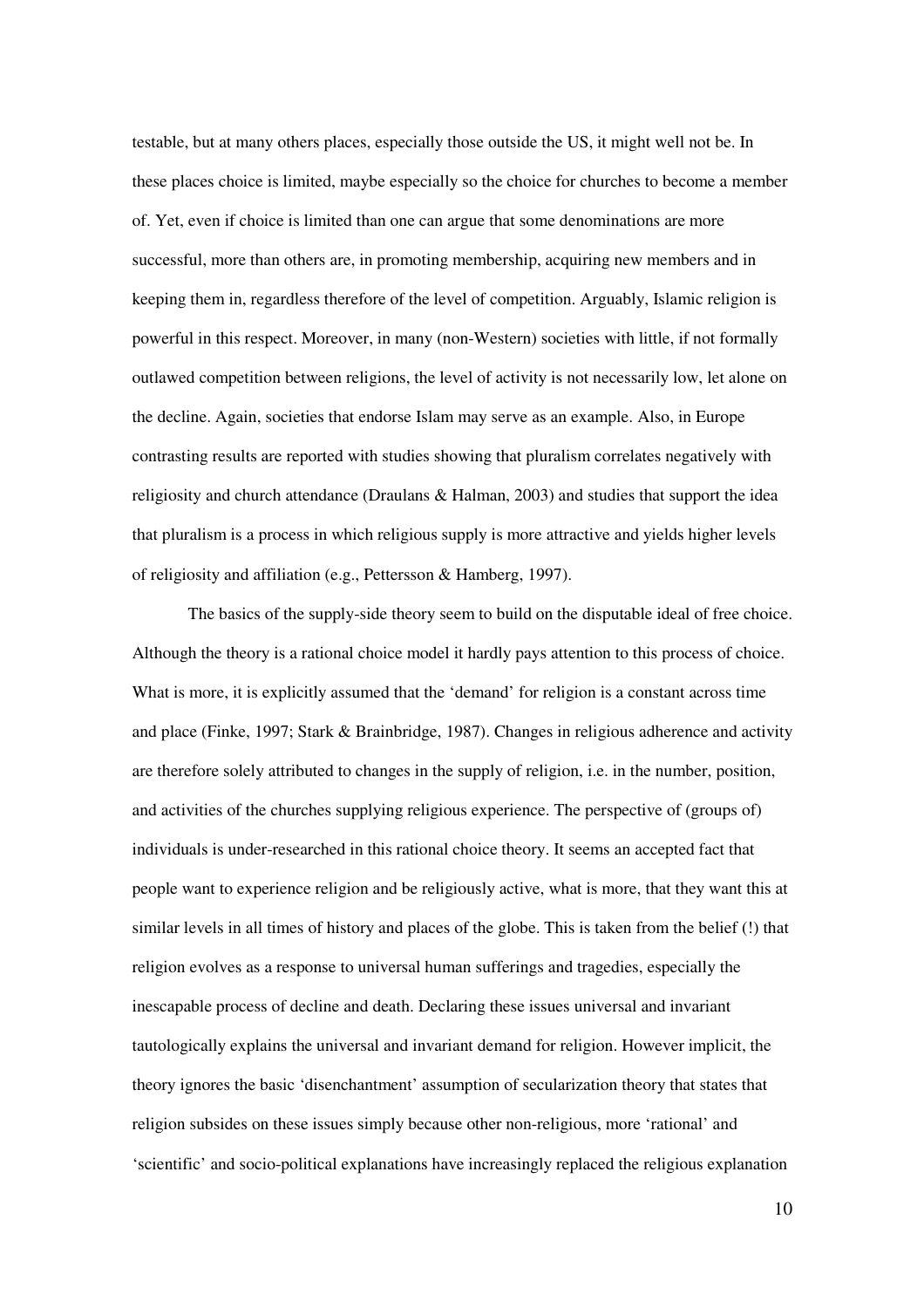of suffering, tragedy, and even death. The need and thus the demand for religion in secularization theory is far from a constant. Moreover, imagine that many go to church for reasons other than getting a final answer to the reasons for suffering and death, for instance because it is sociable, it is a no-questions-asked habit, or it is something better to conform with, then changes in society that affect the sociable, the habitual, the force to conform, are likely to change the demand for religion.

### **3. The contemporary value of comparative religious values surveys**

Since the supply-side theory the debates in sociology of religion are heated again. Of course, most debates are regularly fueled by empirical studies on people's religious activities. The number of studies focused at methodological cross-culturally comparative issues in the debate are, however, disappointingly low. This no doubt relates to the dominance in the debate of Western if not US-based social scientists who dwell on data and concepts that seem to apply best to their religious markets. It is striking that researchers that declare processes universal across the globe and an invariant part of the basic human condition, do avoid to include concepts, indicators, and data on societies and cultures that might be different from theirs. A thorough study that particularly focuses at the difficulties and possibilities to test the hypotheses of the basic strands in the sociology of religion with concepts and indicators that apply to different types of societies and cultures is still missing. This hiatus cannot, of course, be corrected satisfactory and exhaustively in a concise paper such as this. What will be done is present some of the key concepts and indicators used in the most famed social science surveys that include a large number of different, yet predominantly Western societies. These studies are the European Values Studies (EVS) and World Values Survey (WVS), the International Social Survey Programme (ISSP), and the Religious and Moral Pluralism (RAMP) study.

Doing so is valuable at least for two basic purposes. First, it may reveal how useful these surveys are for really addressing the key points of debate between the different positions in the (Western) sociology of religion. Second, the quest may also present the main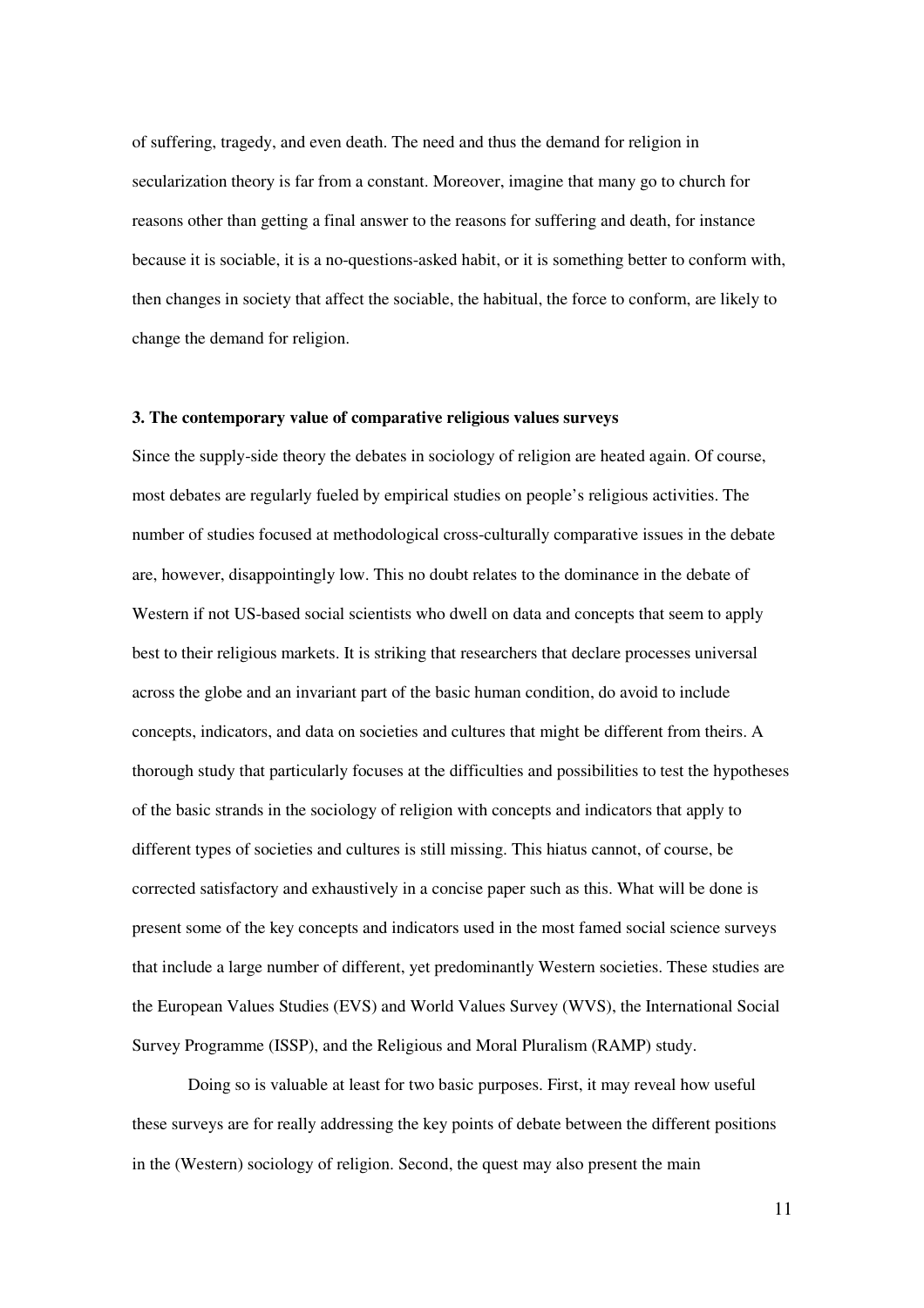opportunities and obstacles related to proliferating these surveys across Western boundaries. It is beyond the capacity of this paper to extensively compare with all different types of non-Western religious life. Yet, making a first and exemplary comparison with East-Asian religious life already shows that surveys that go beyond Western contexts and far to the East (which, e.g., WVS and ISSP do) will have to accommodate publics that simultaneously adhere to different and sometimes even opposing religions and/or adhere to these different religions at different moments and contexts of life (see Sasaki & Suzuki, 2002; Tanabe, 1999; Teiser, 1999). Also they will have to make room for a large number of dieties that at the same time can be regarded human, non-human, and super-human (Lopez, 1995). They will have to tap both personalized and communal rituals that both can be actively experienced without a central role of expertforemen explaining what to do when and why and without a fixed institutionalized place of worship or even of doctrine (Jagodzinski, 2003; Jagodzinski & Manabe, 2003). Moreover, they will have to acknowledge the central role of sacrifices and especially material offerings and other types of material and this-worldly gols in beliefs and practices (Reader & Tanabe, 1998). Also, they will have to take account of the embeddedness of these beliefs in practices in family life, work and even in citizen/state relationships. Virtues in these fields are almost merged to the point of inseparability: respecting one's family, honouring ancestors and the elderly (including a senior co-worker or a benevolent government official), having children (sons), becoming or at least appearing prosperous and well-to-do, are important in daily practices and rituals in and beyond the religious domain (Teiser, 1999). This prelimary sketch may help to clarify the difficulties comparative religious values surveys encounter when exported beyond the Western context. There is, however, also ample reason to elaborate on these difficulties when these studies would 'only' confine themselves to the Western context. It is not unlikely, as the secularization discussion presented above hoped to clarify, that also within 'the West' the popularity of drawing from different religious menus has increased. Moreover, with the more multicultural populace in many Western nations, including people who adhere to syncretist and polytheist ways of experiencing religion, the urgency to update comparative religious values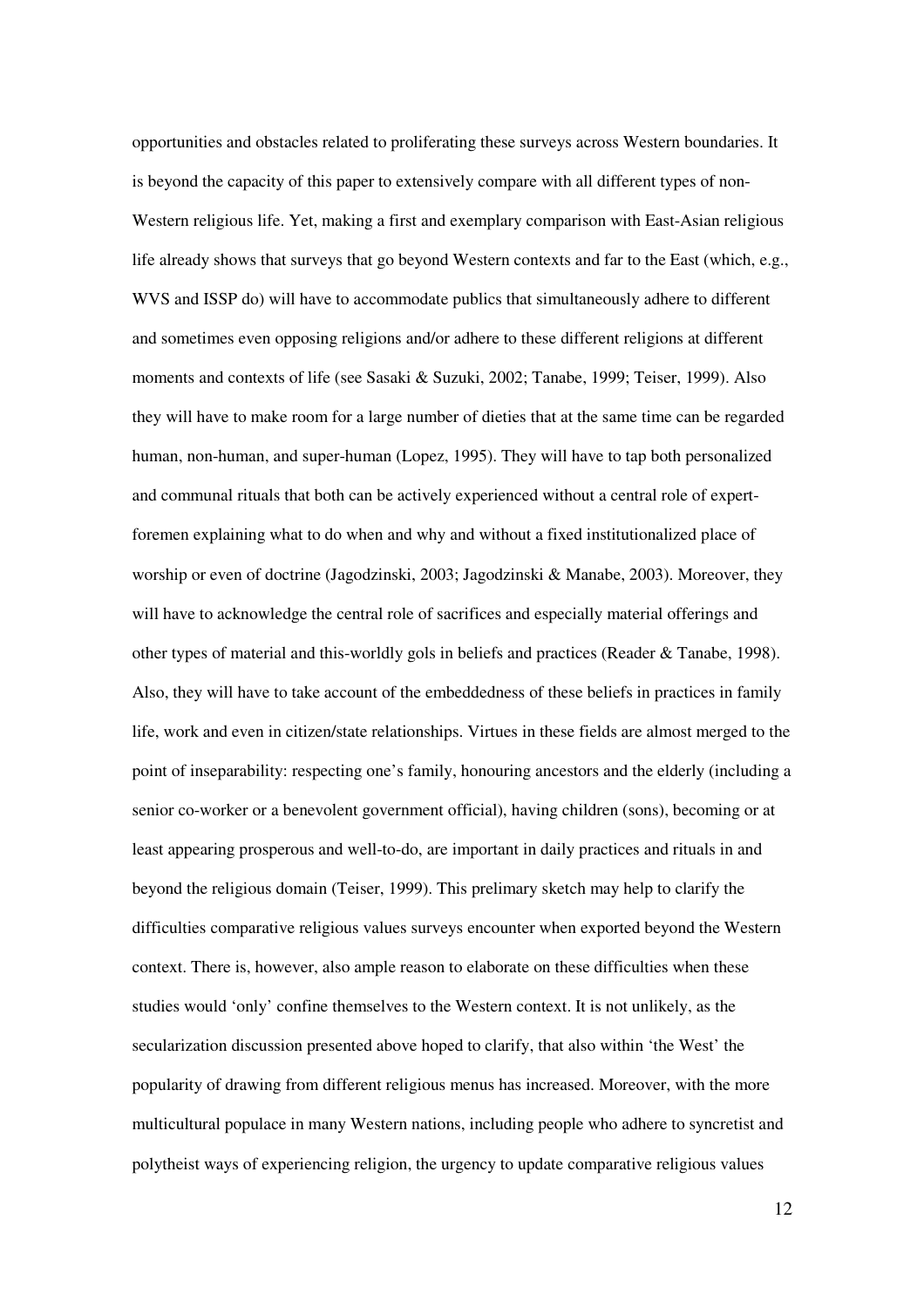surveys becomes apparent. In the next section we will see how the state-of-the-art surveys in the field on the indicator-level are doing in this respect.

### **4. Indicators**

At the end of the 1970s EVS was explicitly initiated to survey the state and shift in religious values, attitudes, and behaviors and hence includes a wide range of indicators in this field. EVS now includes data from 1981, 1990 and 1999/2000, with the latter year covering almost all former Mid- and Eastern European countries. WVS includes rich data on religion as well as it started as the non-European add-on of EVS and expanded to a very large amount of countries in the 1990s. An equally large number of publications dealing with religion (as a single topic or part of a volume on other values as well) has been generated from both studies. Specifically focusing on religion is for instance the volume by Halman and Riis (2003; see also Halman & De Moor, 1993). The ISSP is a continuing program of collaborating social scientists of (today) 39 western and non-Western countries. They field cross-culturally comparative surveys on specific topics each year that they repeat (and improve) after about five to seven years. Religion was the topic of the 1991 and 1998 waves (and will be the topic again in 2008). The surveys include a core module of cross-cultural comparative questions and a country-specific module (e.g., in which religion questions specific to Japan are asked). RAMP includes data from 11, mainly Northern European countries of the 1997-1999 period. Using the original codebooks, the core indicators of these studies were explored. These indicators are discussed below.

#### Denomination

One of the core questions in the series of questions on religion in any survey is about denomination: 'Do you belong to a religious denomination' is usually the first question (as it is in EVS) and if the answer is yes, the next question is 'Which one' offering a country-specific pre-coded list of world religions (e.g., Roman Catholic, Church of England, Jewish, Muslim, Hindu, Buddhist, Orthodox) and a opportunity to enter another one if one's choice is not on the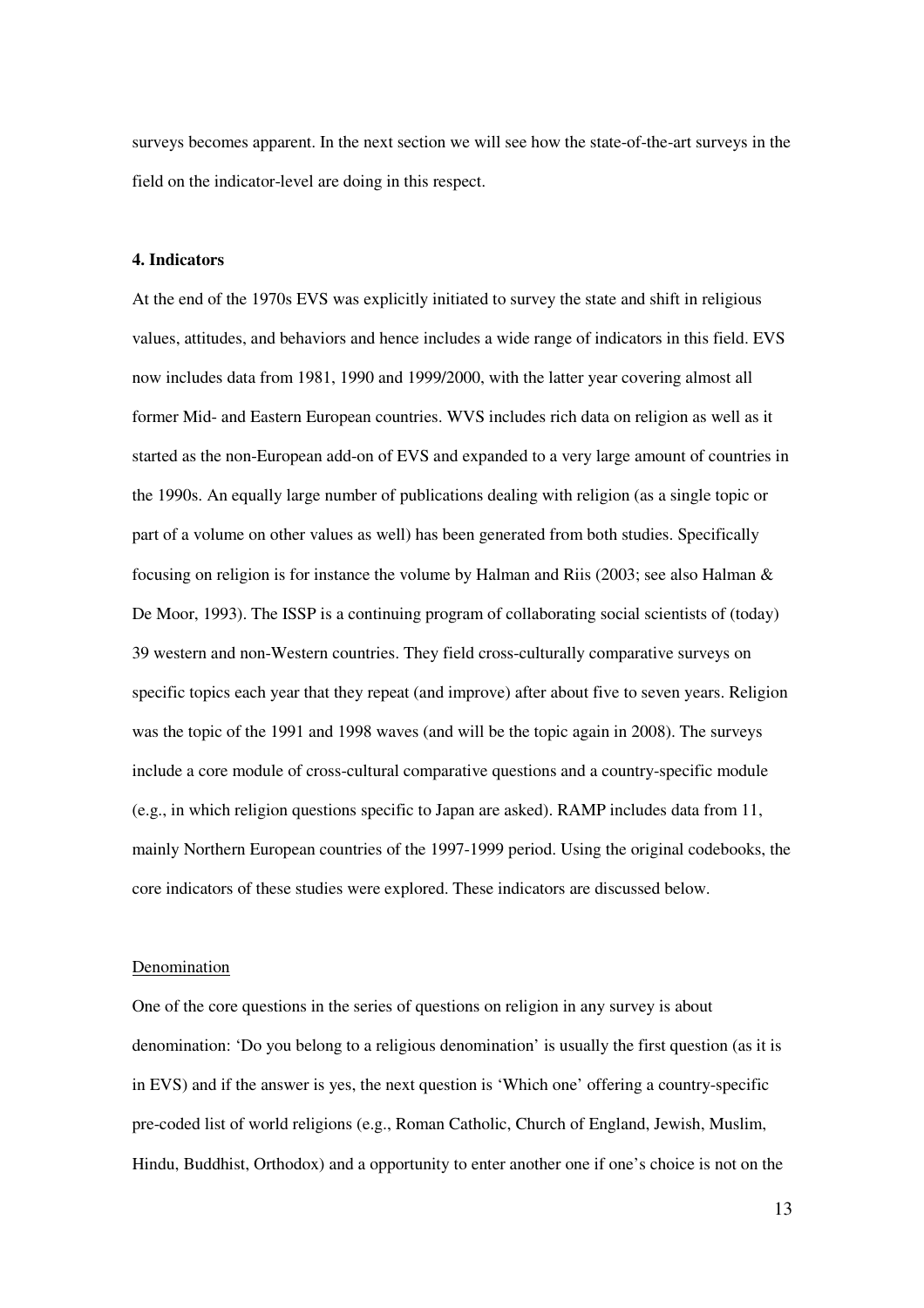list. In RAMP the question is subtly different. The difference is however very consequential: 'Do you consider yourself as belonging to a church/denomination or religious group or community'. The extra word 'consider' open ways for respondents to contemplate and reflect on their membership, much more than the EVS-question does. The EVS-question more closely taps denomination distributions that also include those who are only nominally a member of a church or religious grouping. These nominal members are likely to respond negatively to the RAMP questions given the opportunity here to think about one's ties with the religious groupings. In a sense the RAMP question is a fine example of postmodernity entering questionnaire building. It strongly reflects the issue of secularization at the individual level in which the individual is required to first reflect on his/her own decision before chosing a religion to which he/she feels connected. Reflexivity, the individualization of choices and religion as a chosen community all come to the fore by simply entering the word 'consider' into the question. The downside of this is that the results may vary greatly from the ones tapped by EVS and, yet, however, it cannot be established with certainty that the difference in responses to both the EVS and RAMP questions are resulting from this wording issue or from the secularization forces at the different moments in time in which the EVS (1981, 1990, 1999/2000) and RAMP surveys (1997/1998) were fielded. ISSP (1991 and 1998) has a question on religious denomination that almost every participating country in the study asked in its own way. In 1998 the Dutch asked the above mentioned RAMP question, the Germans asked 'to which religious group do you belong', the Czechs 'what religion are you', the Japanese 'What is your religious preference'. The responses to these very different questions are presented in one table, but one can exert serious doubts on the value of comparing any of the scores across countries. It also has a set of questions on denomination that cannot be compared to the other studies. It refers to the religion the respondent was raised in ('What religion, if any, were you raised in? Was it Protestant, Catholic, Jewish, some other religion, or no religion?'). Another question taps the 'religious preference' of the respondent's husband or wife.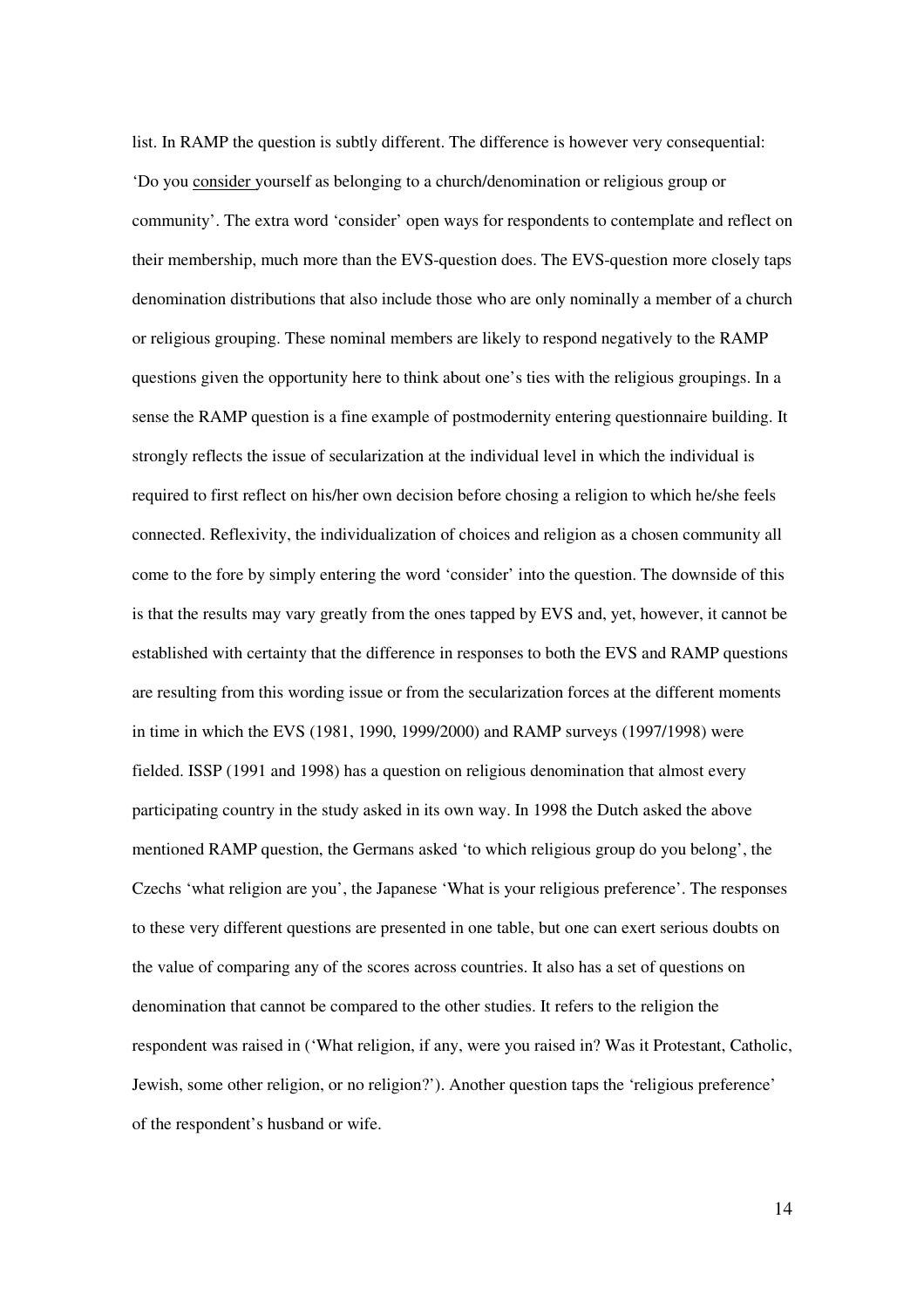What is, from a historical perspective, perhaps not surprising in a Western context-only survey, but is very surprising for surveys that go beyond this context, is that only the denomination question includes the clearest response opportunities for those adhering to other than monotheistic religions. Most questions following the one on denomination refer to 'God' in a singular meaning especially as a singular entity (a God, a Higher Power) to whom one can have a personal relationship, whose actual words can be found in the Bible, who concerns Himself with every human being, etc. (see, e.g., ISSP 1998, that includes countries such as Japan, or WVS that includes many other non-Western countries). Even if only considering the Western context it is at least somewhat non-inclusive to tap only monotheistic beliefs when one takes account of the increasing number of immigrants from polytheistic religious countries and also, in general, people who (simultaneously) adhere to other types of religion on the waves of postmodernization and globalization.

Related to the latter remark is the question of choice. It is remarkable that the theoretical discussion on secularization offers the perspective of *bricolage* of religious beliefs and practices from different religions (all in one person, and if necessary or so desired, combined at one moment in time), but that the vast majority of questions in the religion surveys, including the one on denomination, relies on (forced) choice between either religion A, religion B or religion C, etc. (see the rather directive introduction of the question from ISSP mentioned above). It is stipulated that choice is more open, as secularization at the individual level predicts, and people are apt to combine different beliefs and practices, but what is missing in the surveys are good questions to tap this development. Without such questions the secularization theory adherents (or their adversaries) have no instruments to arrive at conclusions on their key assumptions.

### Church attendance

In most studies on religion in Western social science church attendance is a key indicator of religious practice. Usually it is analyzed as a single item, sometimes it is seen as part of a dimension of religious values and behaviors (e.g. Halman & Pettersson, 2006). People around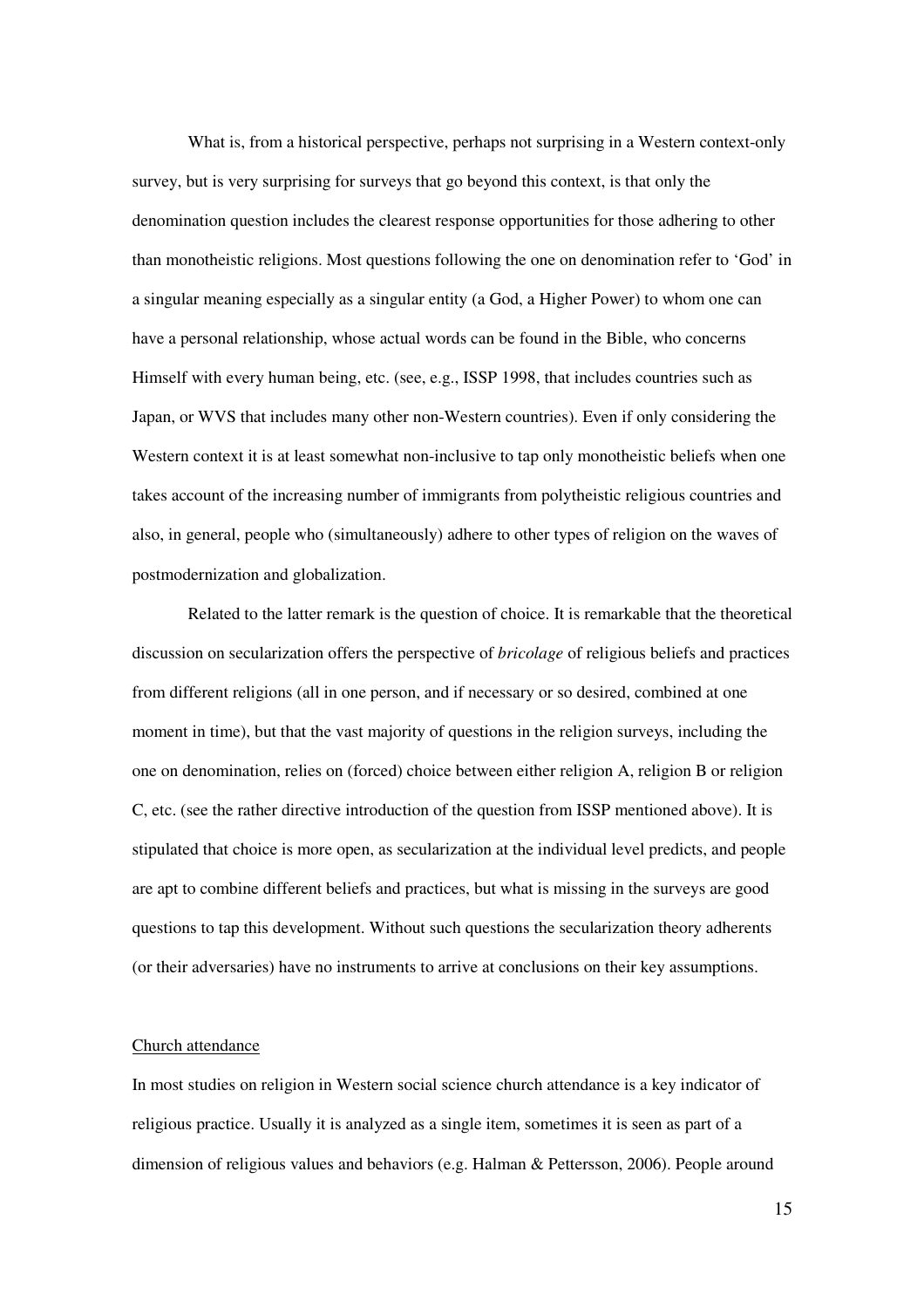the globe are asked 'how often (they) attend religious services', apart from weddings, funerals and baptisms. They can reply, e.g. in EVS, on a 7-point Likert-scale ranging from never to several times a week.<sup>i</sup> The question is repeated to refer to attendance at age of 12 of the respondent. In RAMP church attendance is a 8-point scale going from every day to never. Attending religious services is, formally speaking, not the same as attending church. Engaging in the former may not necessarily relate to or require a religious community or religious organization, let alone a church building; all facets to which the latter refers more explicitly. The phrasing 'attending religious services' itself also can be interpreted as referring to something that one can or has to undergo, something too that is executed by some other (the priest) in a ceremony (a service) in which the subject him- or herself takes on a subordinate, passive or at least a consumerist role. This phrasing seems to relate more closely to religions that have institutionalized frequent services delivered by authority figures within these religions to the lay public, such as the Christian religions. They seem less applicable to religions in which these 'middlemen' are less frequently (if at all) involved in the religious experiences and routines of believers and in which the latter take on a more active role (compare Buddhism or Shinto in Japan; see also Jagodzinski & Manabe, 2003).

In ISSP church attendance is measured in different questions. First the attendance to religious services of the respondent's mother and father at the respondent's childhood (it is left at the respondent's discretion to decide when that was) is measured on a 9-point scale ranging from never to several times a week. Only in Japan they made a restriction to tap attendance other than for baptisms, weddings, and funerals. Then it is asked how often the respondent attended religious services at the age of 11 and 12 (with again only the Japanese restricting this question to non-life event related attendance). Then there is a question on present attendance, a question that again suffers from some country diversity in terms of wording and response categories (6-point scale that bundles different phrasing per category of different countries, but ranges from 'once a week or more, nearly every week' to never). Finally, there is a question about the frequency of taking part 'in the activities or organizations of a church or place of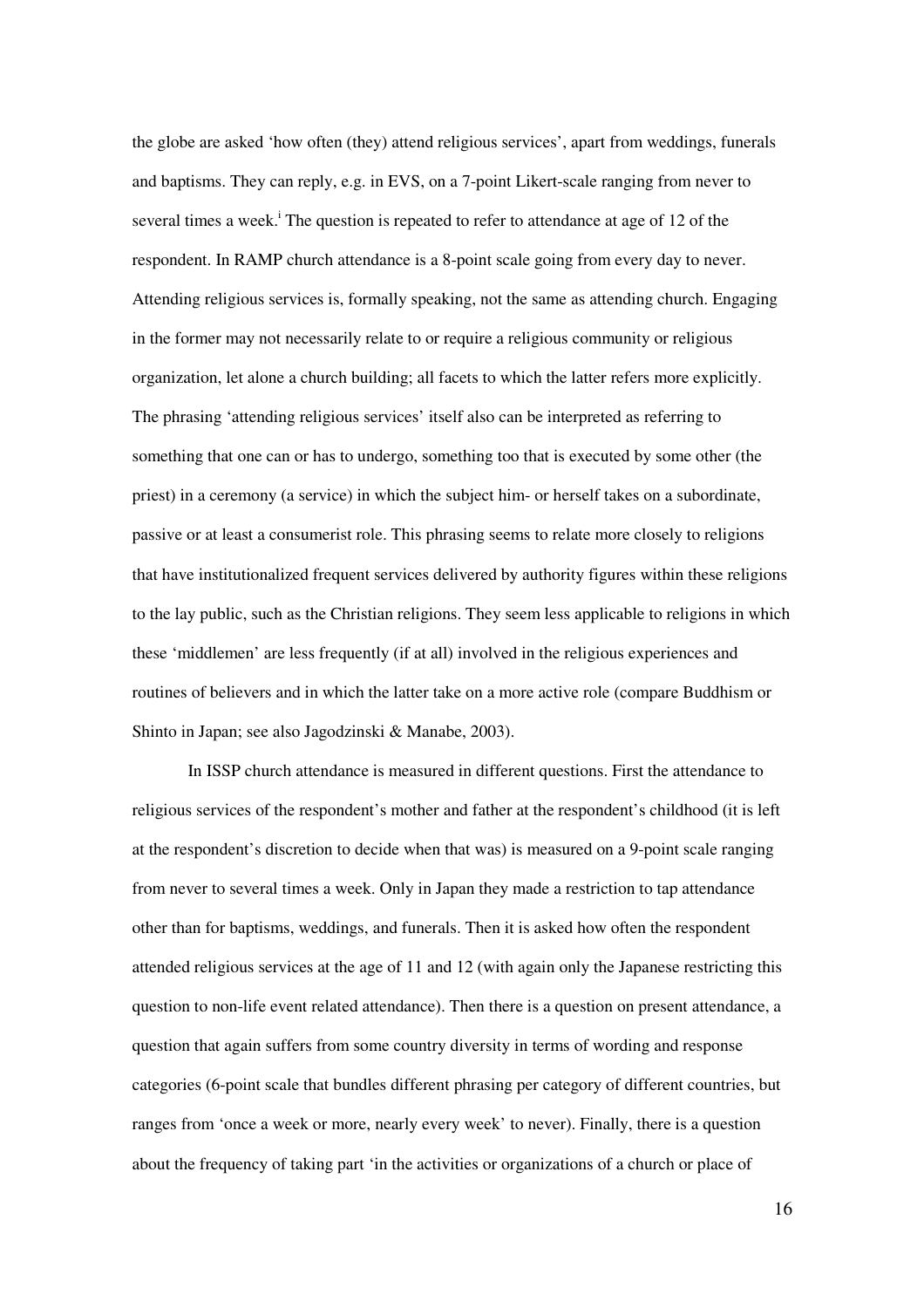worship, other than attending services' (ranging from never to several times a week). It is almost needless to say that the latter question is difficult to interpret cross-culturally, especially when comparing cultures with religions that entail blurred distinctions between 'activities' and 'services'.

As stated church attendance is sometimes part of a latent dimension, for instance one that taps religious values and behaviors. Halman & Pettersson (2006) include it in their measurement of church-oriented religion. Not only church attendance, but also church adequacy (does the church give adequate answers to specific problems in life) and church confidence (having no to a great deal of confidence on a 4-point scale) are included. Church-oriented religion is separated from belief-oriented religion that includes the belief in a personal God, the importance of God in one's life, and beliefs in respectively life after death, heaven and hell. The two religion-types correlate extremely high (.90) in this analysis building mainly on EVS 1981- 2000 (referring to 12 countries in Europe and the USA). This seems to at least preliminarily refute the idea that church and belief orientations are unrelated in late modern times. The distinction between the two is interesting for (theoretical) debates, but seems to blur to irrelevance in people's minds.

# Religious practices

Religious practices entail not only church attendance in the surveys, but also other phenomena, such as praying. EVS in all its three waves asks: 'Do you take some moments of prayer, meditation or contemplation or something like that', another good example how postmodernity affects questionnaire builders themselves. The question combines all types of reflexive actions; traditional or new, Western or non-Western, part of teachings of religions and/or part of practices aimed at wellness and physiological benefits 'only', everything can be included in the answers. Very indicative of the vague catch-all character of the question too is of course the addition 'or something like that' in the question wording. The answers, however, can only be yes or no. ISSP 1991 and 1998 just include the frequency of praying, but is more open to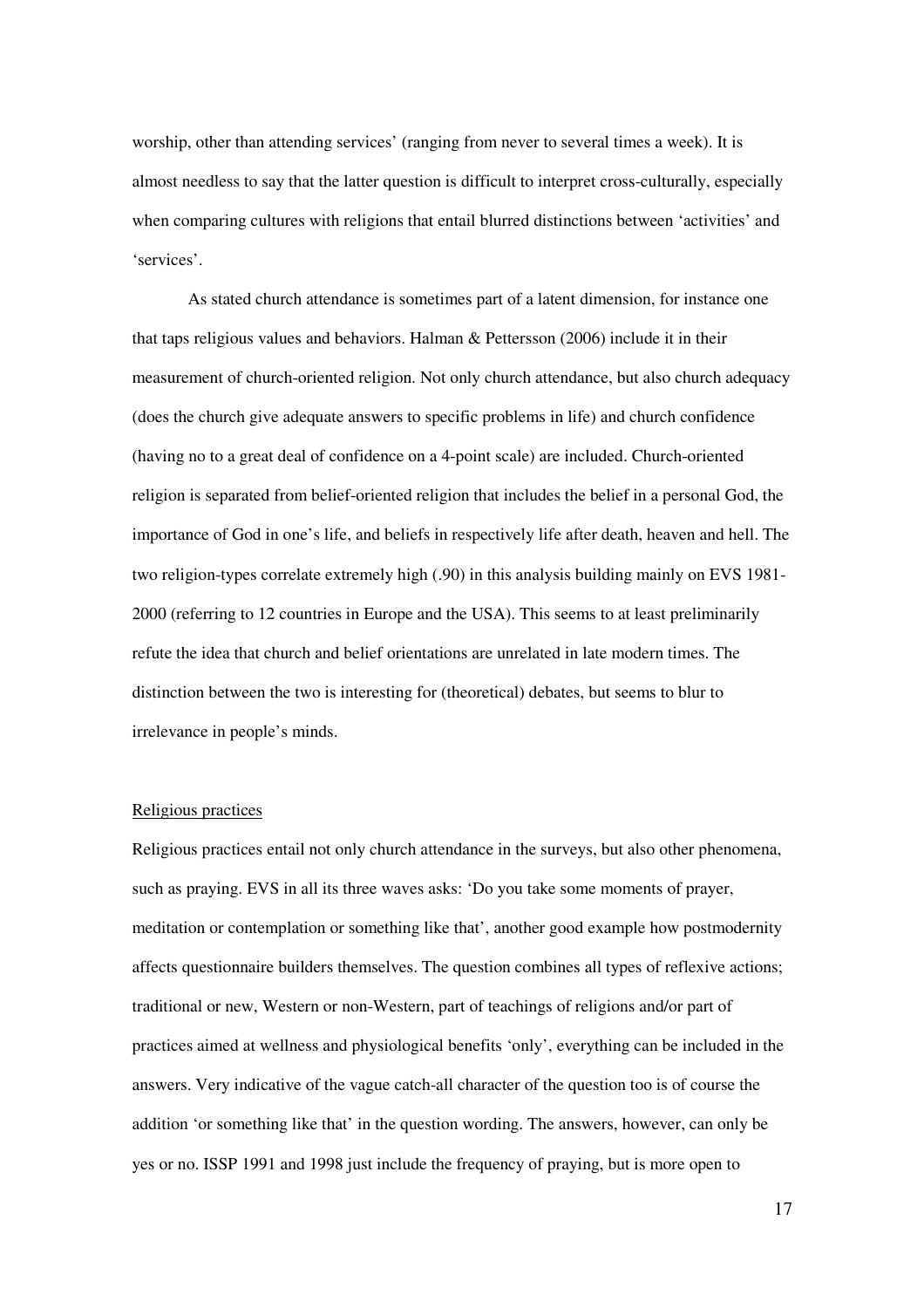differentiation with 11 answer possibilities (from never and to several times a day). RAMP asks the same question in a 8-point format (from everyday to never). Surprisingly missing in the other surveys are questions in RAMP about religious services for birth, marriage, and death. However, the RAMP survey is not asking for practice, but for importance, according to the respondents, of having these services. It is remarkable that all surveys, hence, miss any indication of the real frequency of practices that, precisely because they relate to high-impact life-events, many, especially secularization theorists believe are one of the few practices in which traditional churches still may have a function.

### Religious beliefs

The above already touches upon a few other widely used concepts and indicators in the empirical study of religion. Besides denomination and religious practices there are religious beliefs which in Western-style surveys usually are operationalized by assessing the belief (or disbelief) of respondents in several doctrines of religions. In EVS 1981 the list (to which one can reply with a yes or a no) consists of God, life after death, a soul, the devil, hell, heaven, sin, and re-incarnation. On the list of EVS 1990 resurrection of the dead was added and in 1999/2000 the list included God, life after death, hell, heaven, sin and telepathy. Re-incarnation and angels were separate questions with for the former more information on what this phenomenon entails. In ISSP 1991 and 1998 the list includes life after death, heaven, hell and religious miracles, but here there is room for doubt as the respondents can respond with definitely yes (or no) or probably yes (or no). RAMP asks detailed questions on life after death and salvation. Respondents could speculate on what would happen to them after death: nothing; there is something, but I don't know what; we go either to heaven or hell; we all go to heaven; we are re-incarnated (a concept that is further explained); we merge into some kind of eternal bliss; other; or I don't know whether there is anything or not. The latter answer category, intuitively speaking, seems to overlap with 'there is something, but I don't know'. The question on salvation relates strongly to the opposing views of Catholics and Protestants: the question on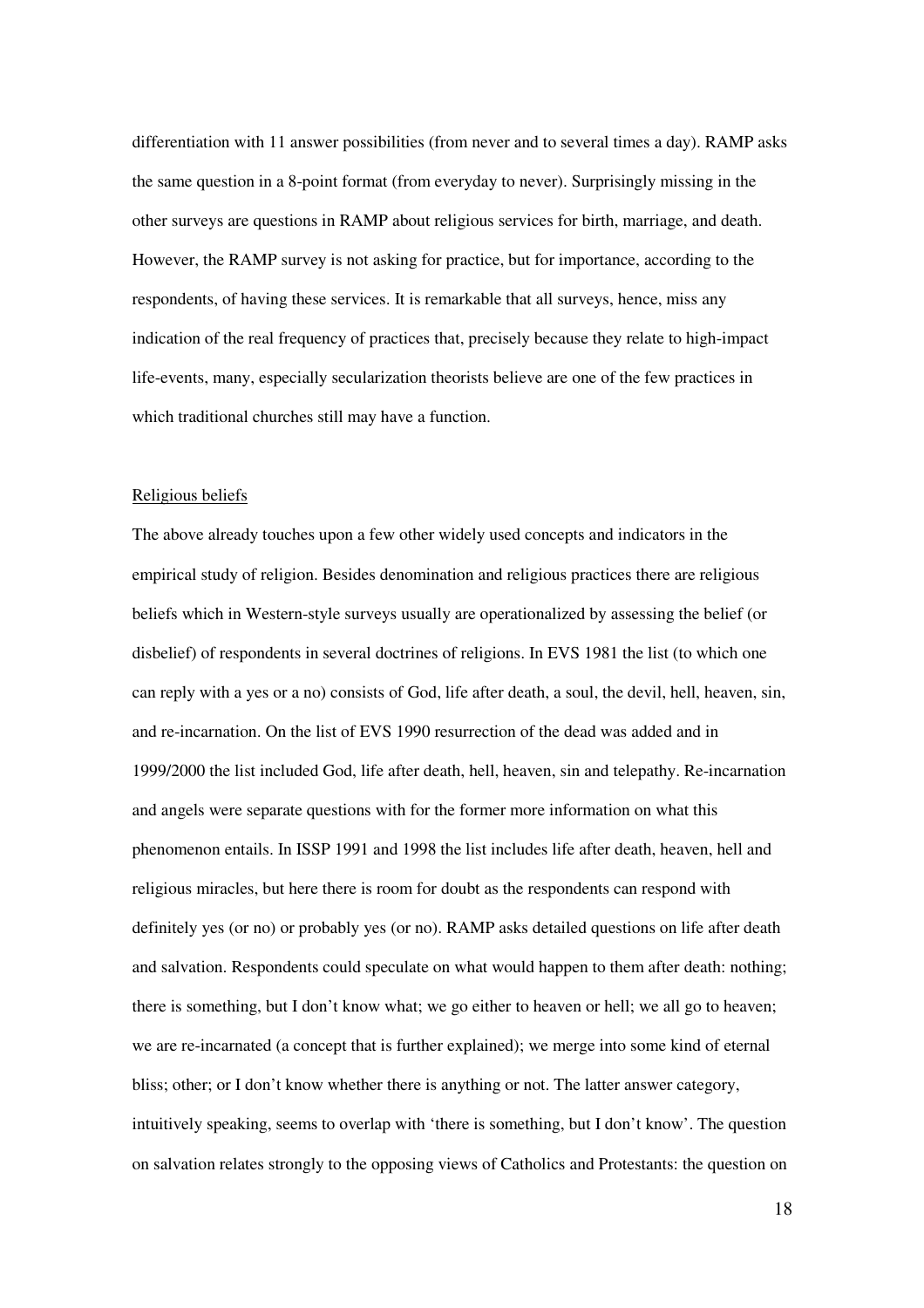'being saved depends on one's behavior in life' could be answered as follows: I don't believe in salvation; only those who led a good life can be saved; or, salvation does not depend on how one has led one's life. This question was followed by another one on the conditions of salvation and whether or not this applies to everyone or only to people who are religious or have a particular religion. RAMP also asks a number of questions on religious beliefs that are valid for Christians only, especially on concepts of Jesus (e.g., Jesus as both man and God).

The concept of God is part of religious beliefs. The Western concept of (a) 'God with whom one can have a personal relationship', a question that one can find across all surveys, builds on the idea that God is a deity that is loving and caring, that takes personal interest in the world and in its believers, and that hence not only interacts with them but can also intervene in their lives (Halman, 1991). As early as 1981 in EVS, a battery of answers was presented to respondents in this field (repeated in 1990 and 1999/2000). Respondents could indicate what they believed most, the existence of a personal God, of some sort of spirit or life force, that they did not know what to think or that they did not believe in any sort of spirit, God or life force.

ISSP 1991 includes a complicated battery to tap the concept of God. The battery does not seem mutually exclusive and people may very well agree with more than one item (although they are allowed to choose only one). For example the first three non-God-believers categories are: I don't believe in God; I don't know whether there is a God and I don't believe there is any way to find out; I don't believe in a personal God, but I do believe in a Higher Power of some kind. The second category may well include believers in God who take on rational, empirical perspective. The third category confuses believers in a God as a general deity, but who do not believe in a personal God in the modernist Judeo-Christian conception. Similar problems arise at the 'believers'-end of the battery: I find myself believing in God some of the time, but not at others; While I have doubts, I feel I do believe in God; I know God really exists and I have no doubts about it. Not only the changing verbs may pose a problem for respondents: they find themselves, they feel, respectively they know to believe. Also it might be possible that one knows that God exists, but that on a day-to-day basis has doubts or feels contradictions. In this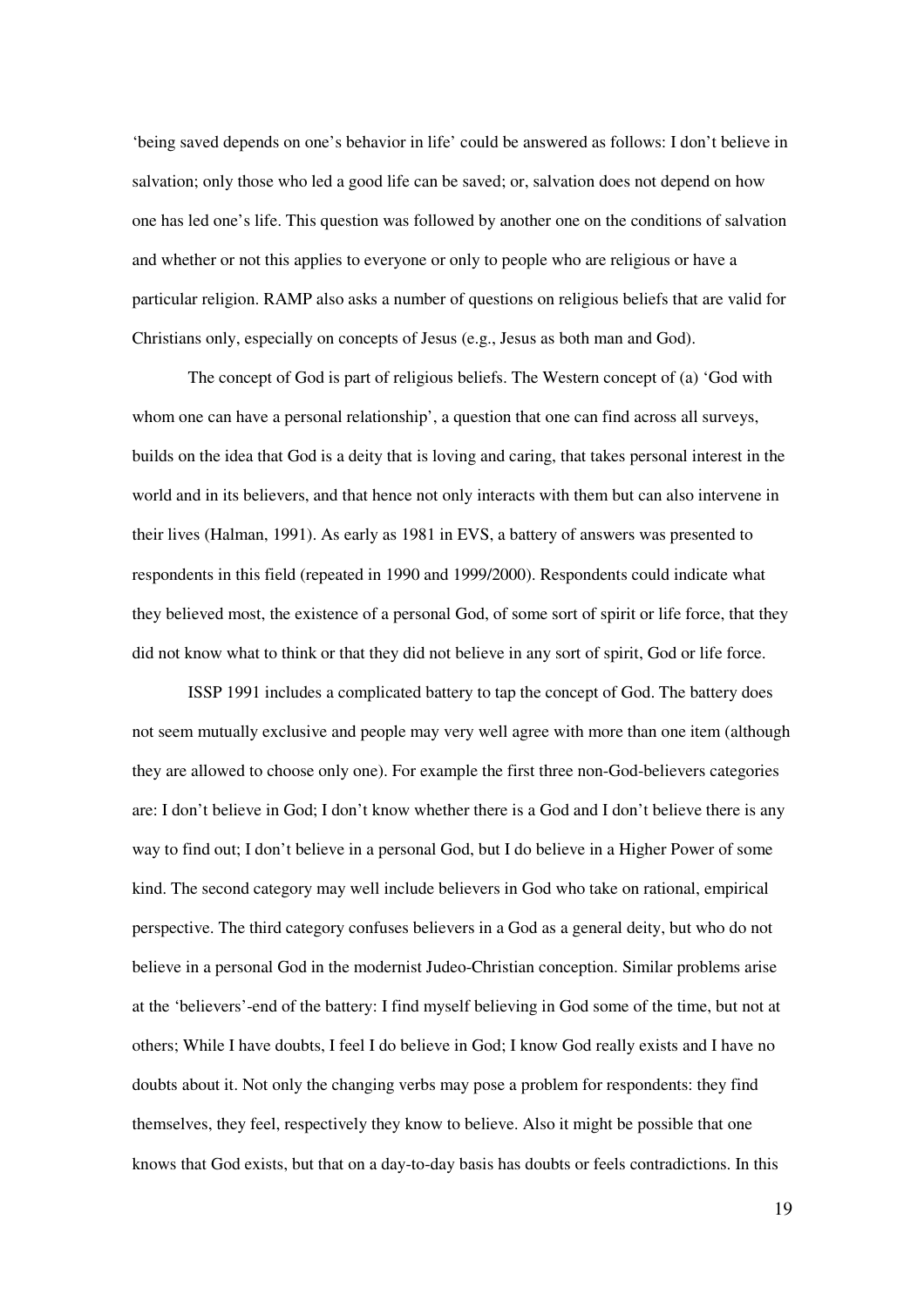(and as shown in other) case(s) it is impossible to make a proper choice. Surprisingly this question was repeated in ISSP 1998. In both waves however a straightforward item is included that asks for the (dis)agreement of the statement that there is a God who concerns Himself with every human being personally. This item is of course one-sided with God who engages Himself with people, instead of a two-way interaction between God and people as meant by EVS. Also several other items tap, beit among publics of only a few ISSP countries, perceptions of God as either a mother or father, master or spouse, judge or lover, friend or king.

In RAMP the question was less complicated. Besides the first two God concepts of EVS one could also choose for God as something within each person rather than something out there. Bear in mind that respondents had to choose one type of description, the one that came closest to their beliefs. Yet, in a situation of ultimate *bricolage* such a preferential choice might be outdated; for the true postmodernist, de- and recomposing his/her own religion, anything goes. This is extreme, but still, it would be interesting to see whether people (from some societies) would opt for several simultaneously possible concepts of God. Adapting one-choice question into a ranking question would be a proper alternative, an alternative with which comparability is not per se hampered and yet creates new opportunities for analyses, for instance into bricolage as an issue of secularization at the individual level. EVS 1999 includes a more direct question to tap secularization at the individual level. It has a rather abstract question relating to the phenomenon of religious bricolage asking respondents which is the most important on 10-point semantic differential scale with 1 representing the respondent's attributed importance 'to stick to a particular faith' and 10 'to explore teachings of different religious traditions'.<sup>ii</sup> In RAMP there is an almost similar question asking for an opinion on whether or not people, even if they belong to a particular religion, should be free to draw on teaching from other religious traditions. Of course, this question has an 'other' perspective, instead of an 'I' perspective and is therefore not comparable.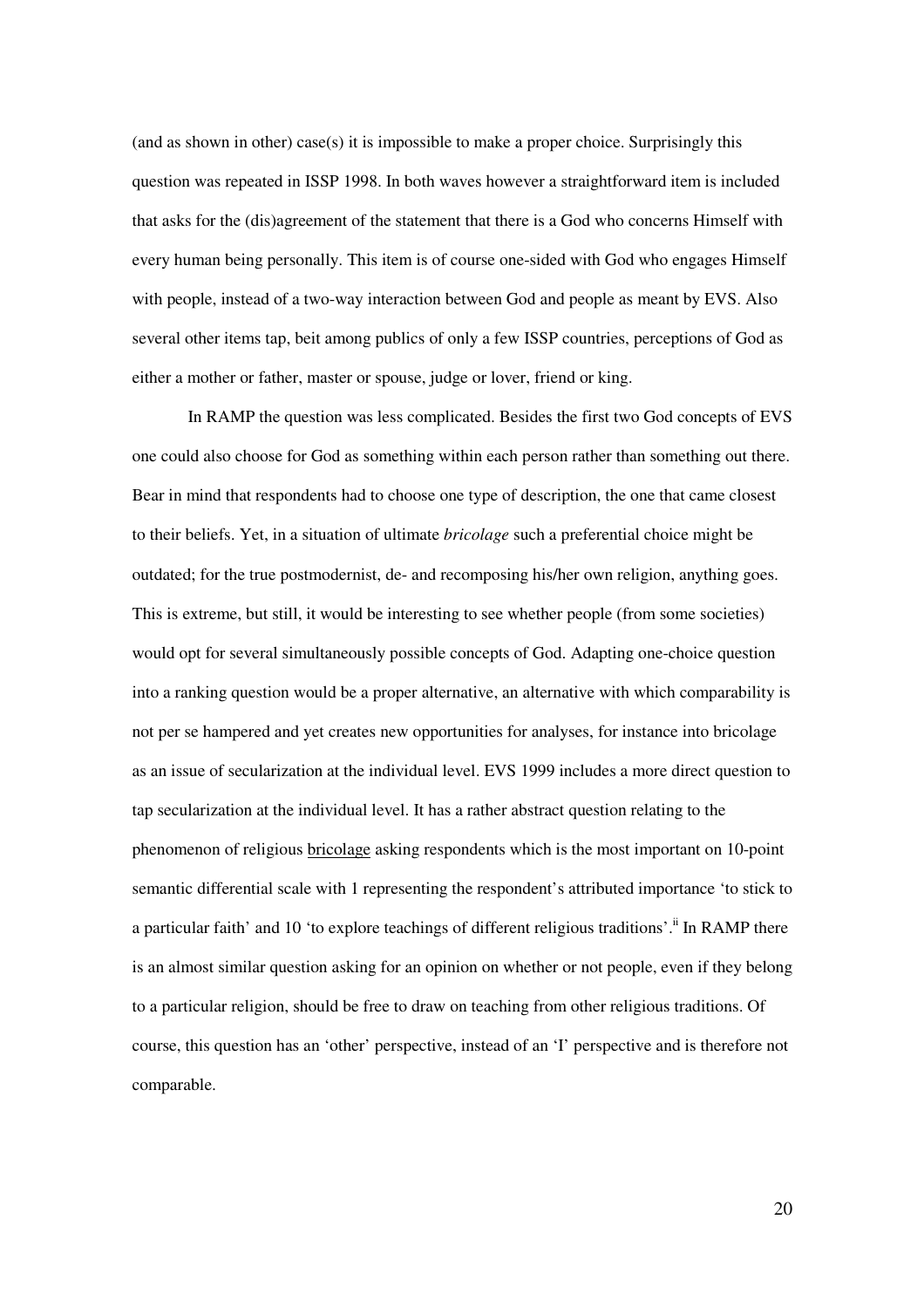### Importance of religion

The importance of religion both from a societal and individual perspective is another key field in religion surveys. EVS 1981 asks for opinions on the adequacy of the respondent's church to answer to the moral needs of the individual, the problems of family life, and man's (sic) spiritual needs (answer categories again yes or no). Also it wants to know whether or not respondents think religion will be more, less or equally important in the future. These questions of course go into the secularization debate on the declining importance of the institution of the church and of religion as such in society, for other institutions (e.g., the family), and for individuals. In EVS 1990 the first category at the first question now included not only moral needs but also moral problems, "man's" spiritual needs changed into people's spiritual needs, and an extra category referred to social problems facing our country today, which more closely taps opinions on the societal relevance of churches. Moreover it is asked whether or not the respondent thinks it proper that churches speaks out on a number of social and personal issues: from disarmament, third world problems, euthanasia, homosexuality, etc. (answers yes or no). This 1990 question seems to replace the 1981 one on the future of religion and comes probably closest to assessing the relevance of the church for other, now more autonomously operating societal domains. However, the question is dropped in 1999/2000. The 1981- and 1990-question on the church answering adequately to moral problems and needs, etc., is still in. In EVS 1999/2000 there is one other question with which to assess the societal importance of religion. It refers to the role of religion and religious leaders in politics and public office: respondent's agreement or disagreement (on a 5-point scale) with the inadequacy of politicians who do not believe in God (also in ISSP 1991), religious leaders who influence people's voting and government decisions respectively (both also in ISSP 1991 and 1998), and the benefit for society of people with strong religious beliefs holding public office.

ISSP 1991 also taps opinions on the power of churches and religious organizations in the societies of the respondents (1 far too much and 5 far too little). In ISSP 1998 this question is repeated and supplemented by an item tapping respondent's (dis)agreement with the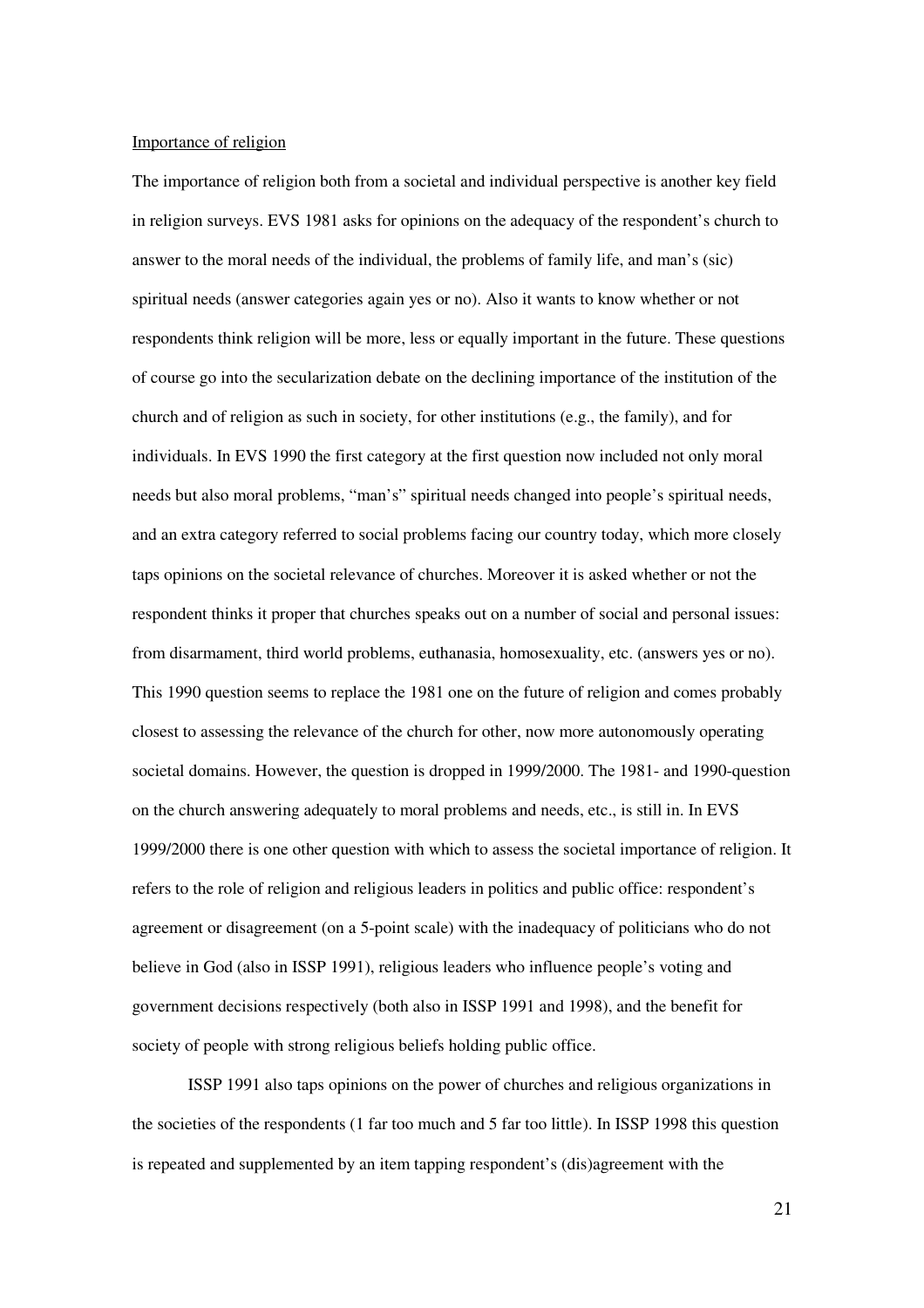statement that the respondent's country would be a better country if religion had less influence. ISSP 1991 asked respondents whether in their opinion there should be daily prayers at state schools, a question deleted from the ISSP 1998 list.

RAMP has a retrospective question on the influence of religion 'in the world' asking respondents to look back 20 years and assess whether or not the influence has in- or decreased. The impact of religion on several life domains is addressed by asking for the tolerance towards strong religious rituals: girls covering their heads in school, people taking soft drugs (?), parents preventing children from having blood transfusion, people committing suicide. The same goes for questions that seek to assess the separation of church and society: should religious symbols be forbidden in state schools, should religious schools be supported financially, should one swear an oath with reference to God/the Bible in court, should main (?) religions be consulted when making laws about moral questions (e.g., abortion and euthanasia). Finally there are questions about the desired and perceived influence of main religions (?) on politics. All questions, not surprisingly for surveys of the public, suffer from the problem that the impact of religion or churches (mainstream or not) on society cannot be addressed, something that is in the end required if secularization theory or its alternatives are to be falsified. Ultimately, it are all 'just' opinions. Of course, one cannot blame the surveys for this. The surveys mentioned here also at best cover the 1980s onwards and hence cannot tap all the (theoretically explored) causes and consequences (and certainly not at all levels) of processes (such as secularization) that are among us at least since classic sociology started.

Turning to the importance of religion for the individual, EVS 1981, 1990 and 1999/2000 tap the importance of God in the respondent's life on a 10 point scale (from not at all to very) and the extent to which respondents find comfort and strength from religion (yes or no). ISSP 1991 asks respondents in one item whether they agree or disagree with a general idea that the course of our lives is decided by God and in another item whether they think we each make our own fate. The first item is dropped from the ISSP 1998 list, hence a construct that taps the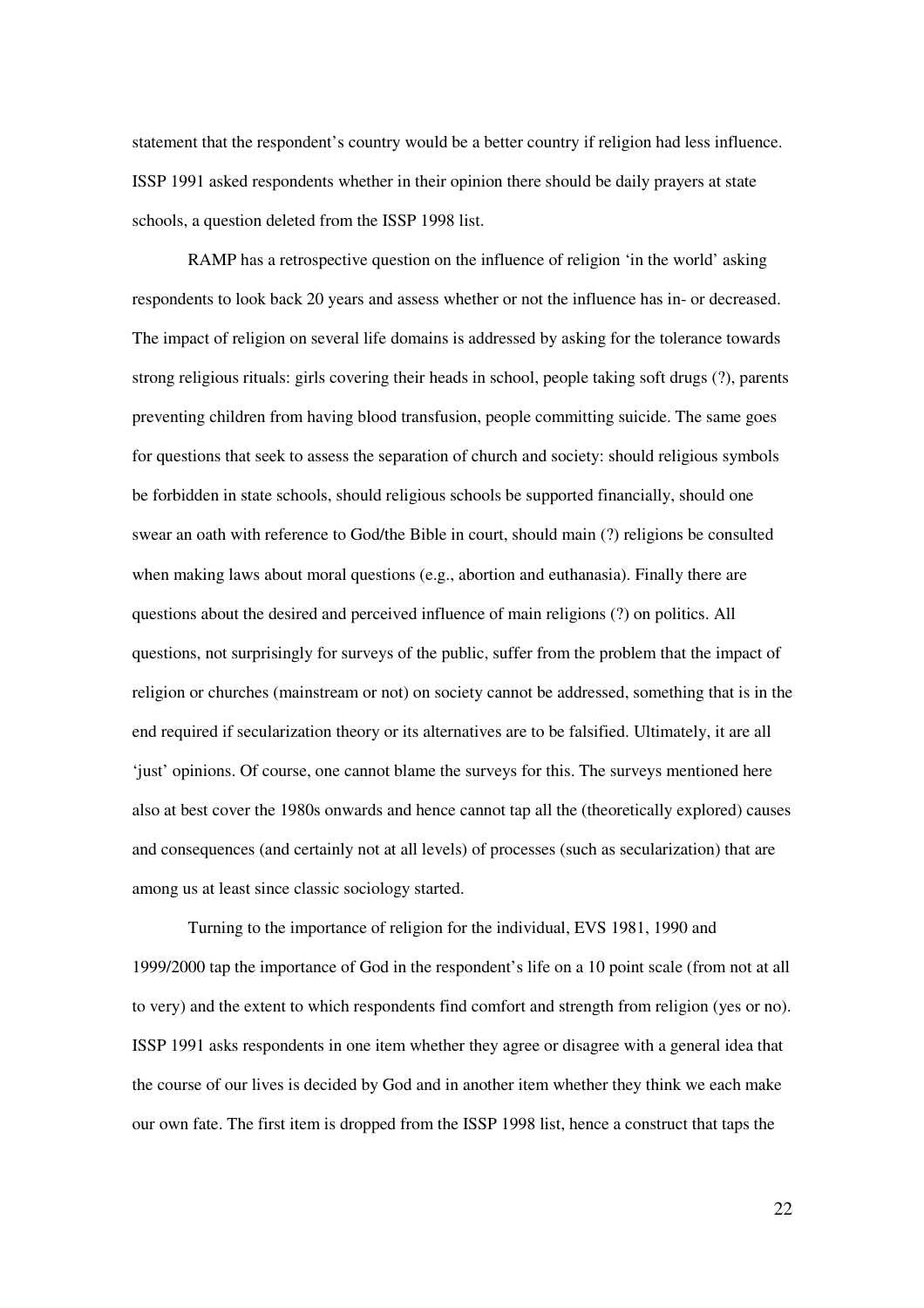balance between God's and one's own influence on life can no longer be made. RAMP asks for the influence of religious beliefs on respondent's daily life and on making important decisions.

#### Religiosity

A strongly related theme in religious surveys is on individual-level religiosity. In EVS 1981 people are asked to assess themselves in terms of religiosity: whether or you are a religious person, not a religious person or a convinced atheist. The width of choice is somewhat limited in the question, but still the question was again part of EVS 1990 and 1999/2000. A very general question that is not per se tapping religiosity, but which is often used in the debate on nonchurch related susceptibility of religiosity is about the frequency of thinking about the meaning and purpose of life (also in WVS: see the arguments of Inglehart above; answer categories 1 often, 4 never). In many discussions on the definition of religion it is this type of engagement, of being involved in this type of questions about the meaning of life, that makes people susceptible for religious answers.<sup>iii</sup>

ISSP 1991 and ISSP 1998 tap a self-assessment of religiosity in which people could describe themselves as (1) extremely religious to (7) extremely non-religious. A question asked predominantly in Anglo-Saxon countries in both ISSP waves is focusing on the idea of being born again when encountering Christ: Would you say, that you have been 'born again' or have had a 'born again' experience – that is a turning point in your life when you committed yourself to Christ?' (answers: yes or no).

RAMP also has a detailed religiosity self-assessment instrument. It asks respondents, whether or not they go to church or place of worship, to indicate to what extent they are 'a religious person' (1 is not at all religious and 7 is very religious; only a few respondents reply 8 indicating that they do not know what is meant with religious! – consider that a fair number of countries included in RAMP are traditionally seen as ultimately secularized). Additionally, respondents can answer, regardless of their self-assessed religiosity, whether or not they have a spiritual life, explained as something that goes beyond a merely intellectual and emotional life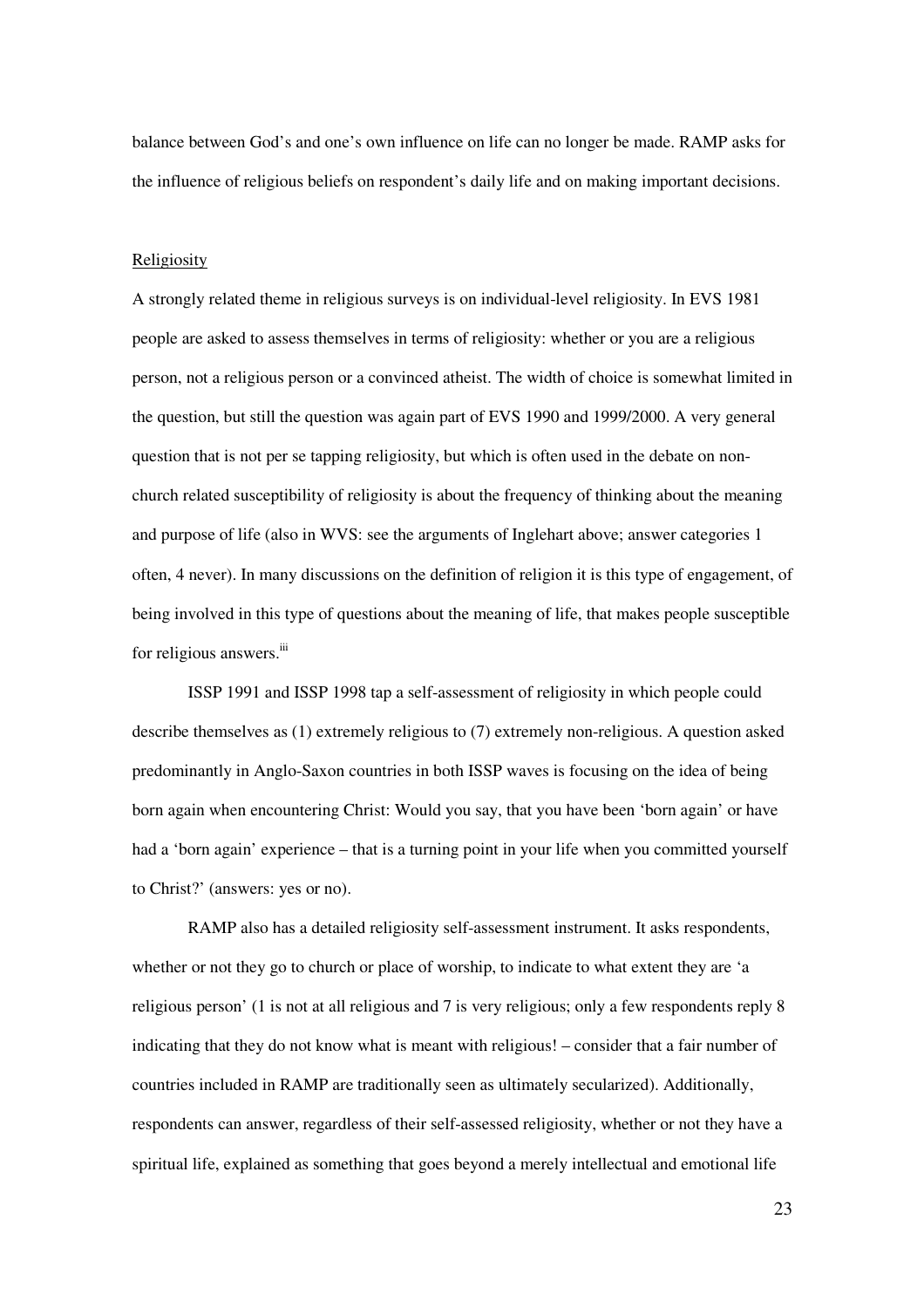(1 is definitely not and 7 is definitely yes). The word 'merely' seems somewhat suggestive here and might lead to an overestimation of spirituality (few will want to be known as only twodimensional people without a spiritual side). Another questions asks for the closeness people feel to the church they say they belong to (1 very close, 4 not at all). It is somewhat disappointing that this question is filtered and only replied by those who consider themselves belonging to a church (see discussion above). Many who have left the church and do no longer consider themselves member, might still feel close to it, for whatever reason. A very difficult issue is the measurement of a religious experience. Having had a religious experience and admitting to it, is telling of one's religiosity, either in a traditional or an alternative sense. In RAMP respondents were asked if they ever had an experience of something that exists, but transcends (goes beyond) everyday reality, and which you may or may not call God. Vast majorities reply never (1) and only a few all the time (5). It is remarkable that the addition 'may or may not call God' is in the question. This makes the question again predominantly monotheistic and respondents most probably associate it with religious experiences as meant by the main traditional religions.

### New religions

Non-traditional experiences of transcendence witnessed in new religions and in new individual religious rituals are the final subject here. Already in EVS 1981 a number of questions on the theme were asked. A series of experiences is tapped: feeling in touch with someone far away, seen things that were happening at a great distance, feeling in touch with someone who died, feeling close to a powerful, spiritual force that seemed to lift you out of yourself. Of course, these question may also apply to the traditional, pre-new age and pre-clairvoyant times, but it can be argued that these are more likely part of new religions and individualized spiritual (if not religious) experiences than of the traditional religions and of ritualized experiences in these religions. Yet, a sharper delineation from traditionally and newly evoked experiences would have been welcomed. Besides this question and the question on religious beliefs asking for a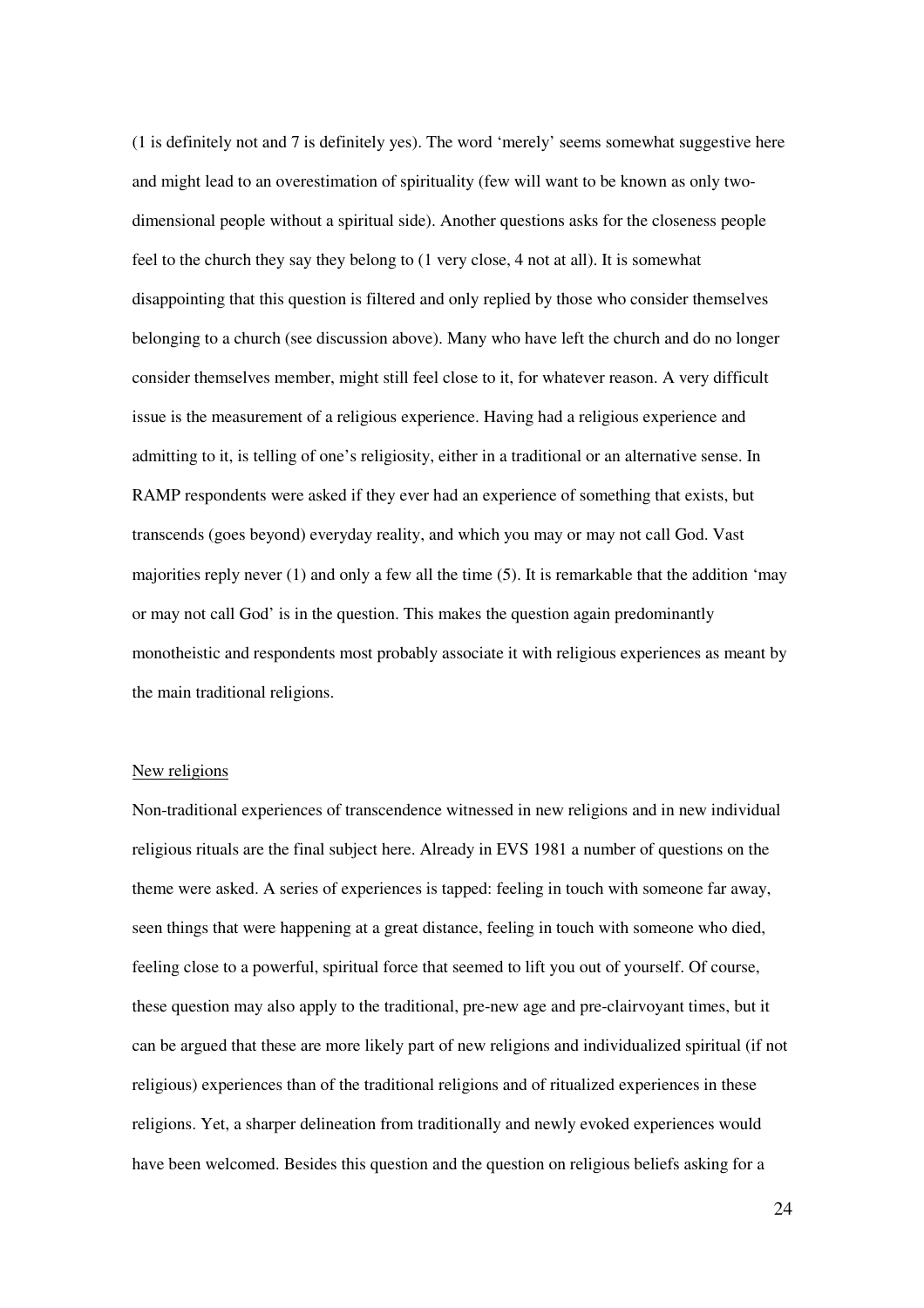personal God and some sort of spirit or life force mentioned earlier, there are no questions on new religions or rituals in EVS 1981, nor in EVS 1990. There are in the 1999/2000 versions, but it is still impossible to depict trends as a time series is lacking. EVS 1999/2000 asks respondent if they "believe in supernatural forces, which may be expressed in terms like a Life Force, a Mighty Power, God, a Spirit, a Universal Law, a Cosmic Conscience or a Source of all creation". Of course, it would have been helpful to separate the traditional God from the other powers if one aims to assess the adherence to alternatives. Furthermore, the possession of and believe in a lucky charm such as a mascot or a talisman is recorded, as is the frequency of consulting a horoscope and taking account of these horoscopes in daily life.

In a smaller selection of ISSP 1991 and 1998 countries it was asked whether it was definitely true (1) or definitely not true (4) that good luck charms sometimes do bring good luck, that some fortune tellers can really foresee the future, some faith healers really do have God-given healing powers, and that a person's star sign at birth, or horoscope, can affect the course of one's future. ISSP taps opinions with these questions (among only a few countries, as said), and no information on the extent to which people themselves participate in these activities.

More alternative questions in RAMP relate to the possession of, and the believe in the protection of having a crucifix or Saint Christopher medal, which is of course a very Christian, if not a very Catholic question. The EVS-questions on the mascot, talisman or any other lucky charm and on the horoscope are in RAMP too.

### **4. Conclusions**

One of the key issues is the lack of insight in religions other than the traditional monotheistic ones. As shown, people who participate in religious surveys and who adhere to these religions have the opportunity to state so at the start of most questionnaires, but in general that is the only opportunity. At the subsequent stages of most surveys conceived of in the West and mainly used among Western publics, people who uphold beliefs related to polytheistic religions are left in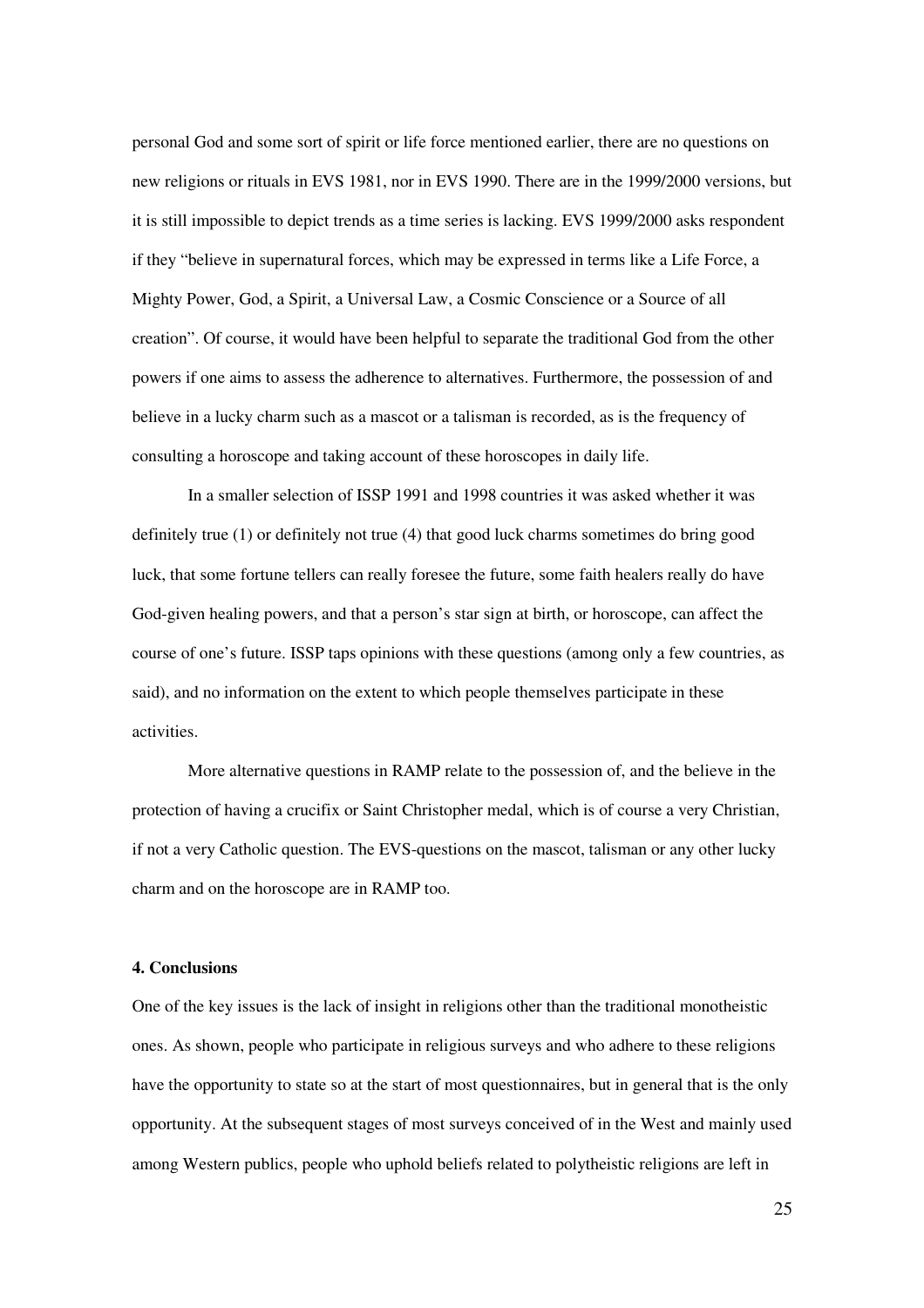the dark. If these surveys were contained to Western publics this might seem not such a grandiose issue, although one could argue that as a result of immigration and globalization publics in the West are both less homogeneous in terms of monotheistic religion heritage as well as, regardless of their heritage, more susceptible for polytheistic beliefs. This in itself would justify the call for more efforts to tap polytheism in religious surveys in the West. Moreover, these surveys tend to diffuse around the globe basically unchanged (see ISSP and WVS). Publics in other corners of the globe than the Western ones are granted one opportunity to state their non-Western religious affiliation and next are confronted with numerous questions that are Western (cf. the idea of a personal God), are (thus) predominantly Christian, are dealing with doctrinal issues between Christian factions (cf. the idea of being saved results from worldly efforts or not), and that sometimes even are straightforwardly Catholic. In some non-Western countries, as we have seen, only a limited number of these questions are not fielded. Mostly, for the sake of having opportunities of comparisons, many typically Western questions are presented to publics in non-Western countries. Maybe except for the questions on re-incarnation and on the tendency to explore teachings of different religions there are hardly any questions to which these publics may comfortably respond.

Not only is employing mostly traditional monotheistic Western-Christian questions non-inclusive and a persistent way of 'othering' non-Western beliefs, it is also running against the basic points of debate in the sociology of religion. It is non-inclusive as it neglects those who are not socialized or familiarized with the traditional Western concepts of religion, as stated above. It is also a way of 'othering', as Masuzawa (2005) eloquently calls it referring to the nineteenth-century invention of classifying world religions, publics from a range of regions as wide as North Africa to the Pacific East whose religions were seen as specific, historically unique traditions unlike the world religions (especially Christianity) that presented a generic supernatural and hence universalistic belief system. As Masuzawa argues, and as can be found in this article reviewing indicators of religious surveys, these perceptions continue to shape religious studies in the academy. This is also in fact rather surprising as the debate in the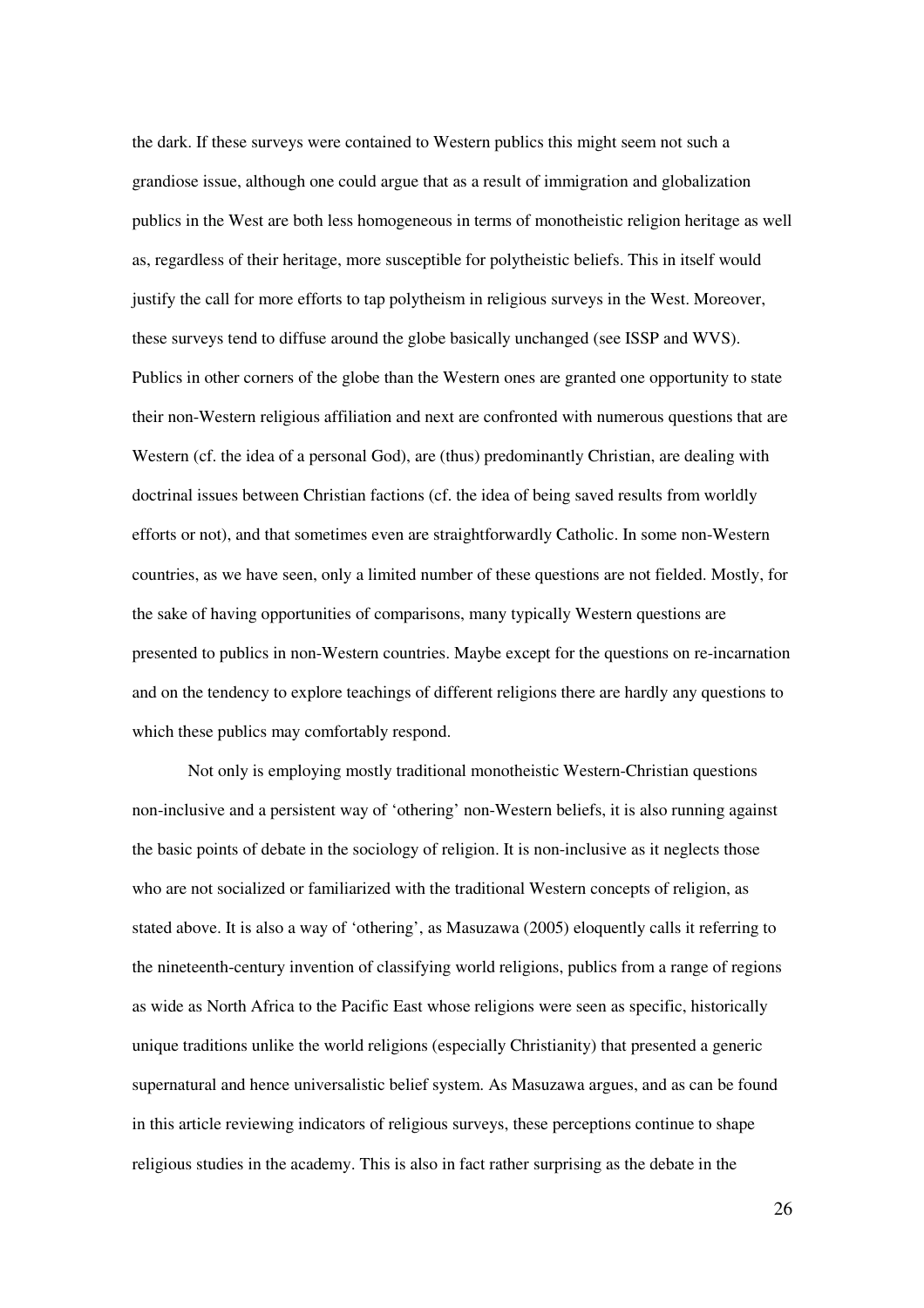sociology of religion seems almost naturally to call these studies and surveys to open up to non-Western, polytheistic beliefs. Questions forcing people to choose one religion, to contemplate on one God or one Superpower, to attend services mediated by an authority figure, et cetera, run against the basic assumption in the secularization and pluralism debates that today individuals, from the West or not, re-compose their own religious belief based upon what is on the menu of different religions (see Dobbelaere's argument in the introduction) and/or turn their back on established religion and its hierarchical know-all organizations to seek for answers in nonabsolutist, non-all-encompassing self-made religious experiences and activities (see Inglehart's argument above). True or not, valid or not, found among broad segments of the publics or not, what is important is that surveys come up with questions that deal with this basic assumption of individualized religious *bricolage* and start accommodating one the most central points of theoretical debate of secularization and/or religious pluralization at the individual level. A good start would be to give people more choice, more than one and more than a yes or a no to many question reviewed here. Another option may be to include more questions on individualized forms of religious activities and experiences and in doing so to go beyond the mystic, clairvoyant, and occult (another form of 'othering': respondents may get the impression that it one either adheres to the institutionalized traditional one-God-related beliefs – on which the large majority of questions go – or indulges in the obscure). A simple example may suffice: in many societies, Western or not, people go to a place of worship to pay respect, light a candle or some incense, touch or wash a statue, or do some other activity, and then go again. In other cases people invite a religious authority figure at their homes to get some type of blessing for their home and family. Others may own some type of altar at their home or have placed important memorable artifacts on their chimneys that have an almost sacred if not simply a straightforward religious meaning to them. These and other examples of non-institutionalized and individualized religious activities should be part of surveys that aim to resolve central debates in the sociology of religion, whether or not they are planning to field their surveys beyond Western borders.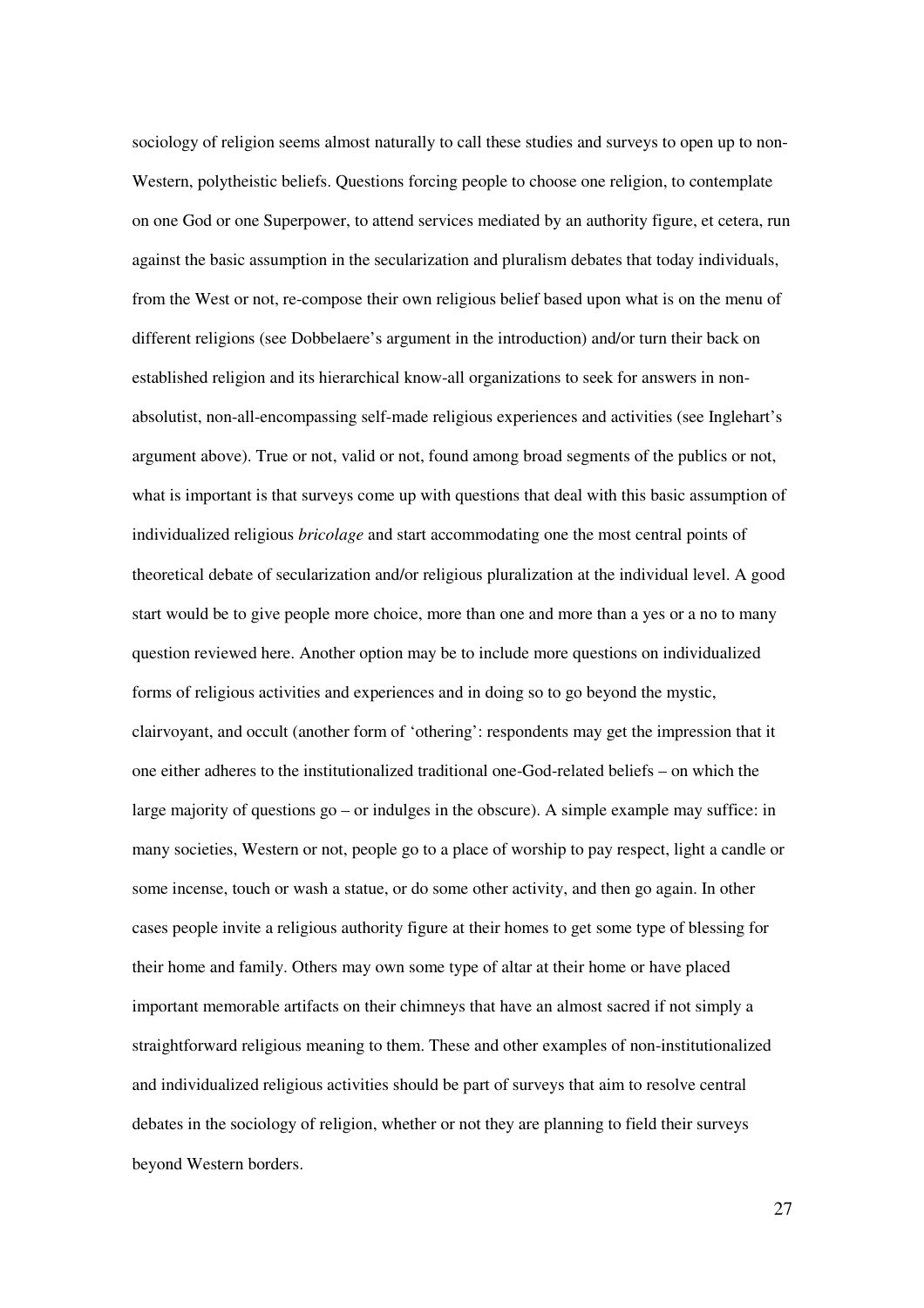A final remark on the balance between theory and surveys dwells on the reasons why people at all shift towards alternative forms of religion. The meaning people attach to 'new religions' or to recomposing their own beliefs from existing sources or religion is a black box in the surveys and is even rather underdeveloped in the theories discussed here. One could argue that the reasons to do so and the meanings attached to it relate to profound changes in the lives of people living in late-modernity (Vinken, 2004). In many advanced societies people have the obligation, whether they want this or not, to take more control over their own life courses. In the fields of education, work, parenting, caring, securing after-working-life income, et cetera, institutional planning and control are waning. More and more people, consequently, are engaged in thinking about their future life course, while acknowledging that the future is uncertain and that their abilities to master the future are insufficient and need constant updating. This process of reflexivity itself may boost people's search for purpose and meaning, especially purpose and meaning in which uncertainty, insufficiency and individual reflexivity are acknowledged. This might well exclude the traditional, one-God-one-truth religions serviced by all-knowing experts and align more with alternative, i.e. individualized forms of religion. Moreover, the result of institutional withdrawal and rising individual responsibility over the life course is that (the more fortunate) individuals have more opportunity to bricolage. It has become more likely that people at a certain age are in highly non-similar life course positions and, vice versa, that people in similar life course positions (a parent, a student, an employee) are of different ages. Similarly, it is likely that similar people (the same age, the same social status, et cetera) believe differently and that different people belief the same. Because of the increased self-directedness following changing life course arrangements people will belief and combine beliefs to their own liking over their life course. What is more, with institutions withdrawing, people's dependency on others in their direct social environment and on previous choices in their life course, gains in relative importance. Given that we lack sociological notions on the reasons why people shift towards alternatives religions, the sociology of religion and especially in its empirical studies might do with basic sociological notions like those from life course sociology. Life course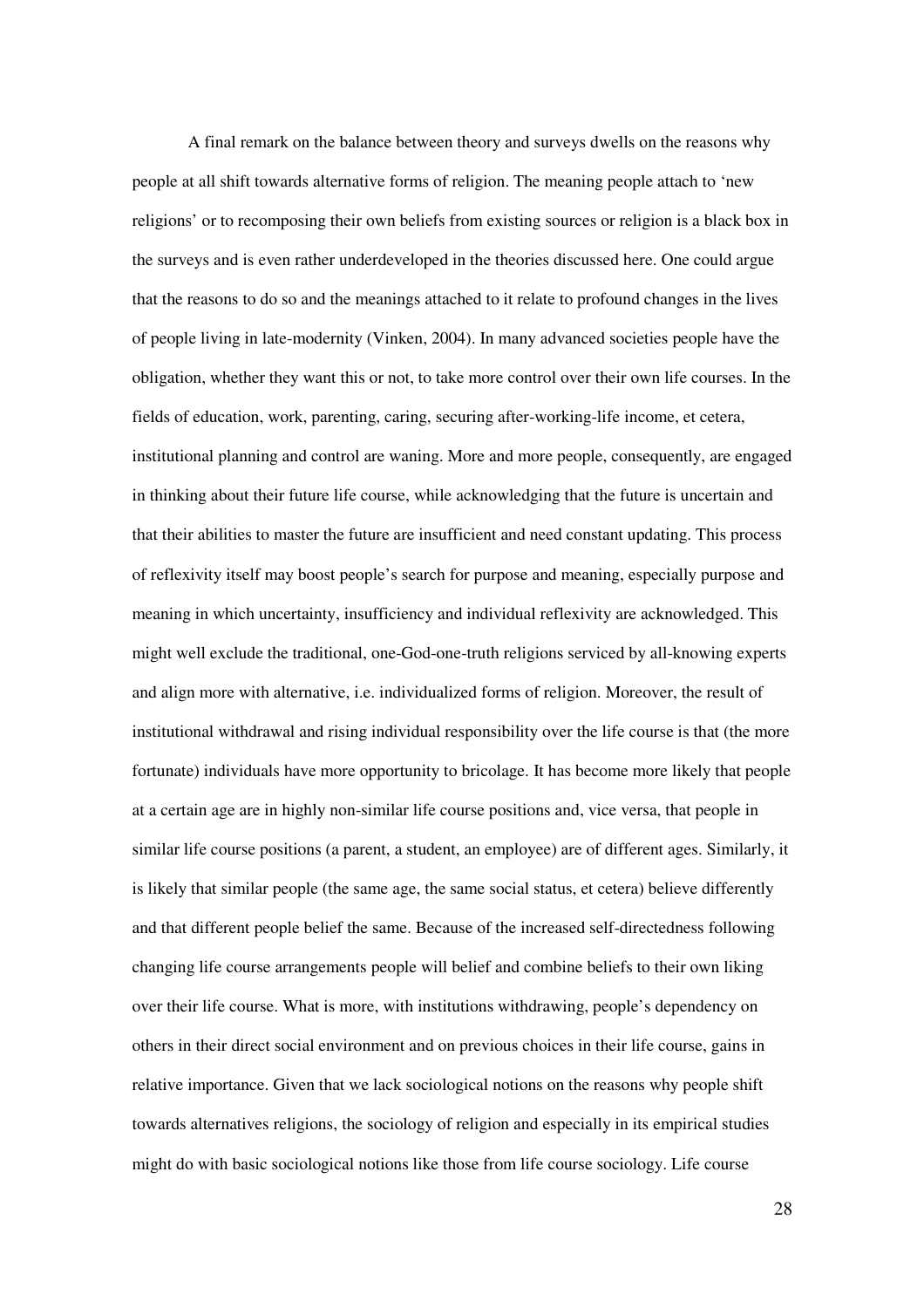transitions are sociological *par excellence* as they relate to the impact of changing social relationships of individuals. Having co-students, colleagues, a spouse, a child, are crucial for decisions people make, not only, for instance, on their future working life, but also on the basic issues of faith. When changes in these configurations accelerate on the waves of an individualizing life course, changes in future prospects and in beliefs will also gain impetus; changes that look like *bricolage* for those who belief in consistency over the life course, but are more likely to be seen as accommodating at the given moment in the life course.

# **References**

- Beckford, J.A. 2000. Start and finish together. Shift in the premises and paradigms underlying the scientific study of religion. Journal for the Scientific Study of Religion, 39, 481-496.
- Bellah, R.N. 1970. Beyond belief. Essays on religion in a post-traditional world. New York: Harper Row.
- Bellah, R.N. et al. 1985. Habits of the heart. Berkeley: University of California Press.
- Berger, P.L. 1967. The sacred canopy. Garden City, NY: Doubleday.
- Berger, P.L. 2001. Reflections on the sociology of religion today. Sociology of Religion, 62, 443-454.
- Brown, C.G. 1992. A revisionist appraoch to religious change. In S. Bruce (Ed.), Religion and modernization. Sociologists and historians debate the secularization thesis (pp. 31-58). Oxford: Clarendon Press.
- Bruce, S 1999. Choice and religion. A critique of rational chocie theory*.* Oxford etc.: Oxford University Press.
- Casanova, J. 2001. Religion, the new millennium, and globalization. Sociology of Religion, 62, 415-441.

Davie, G. 2000. Religion in modern Europe. Oxford: Oxford University Press.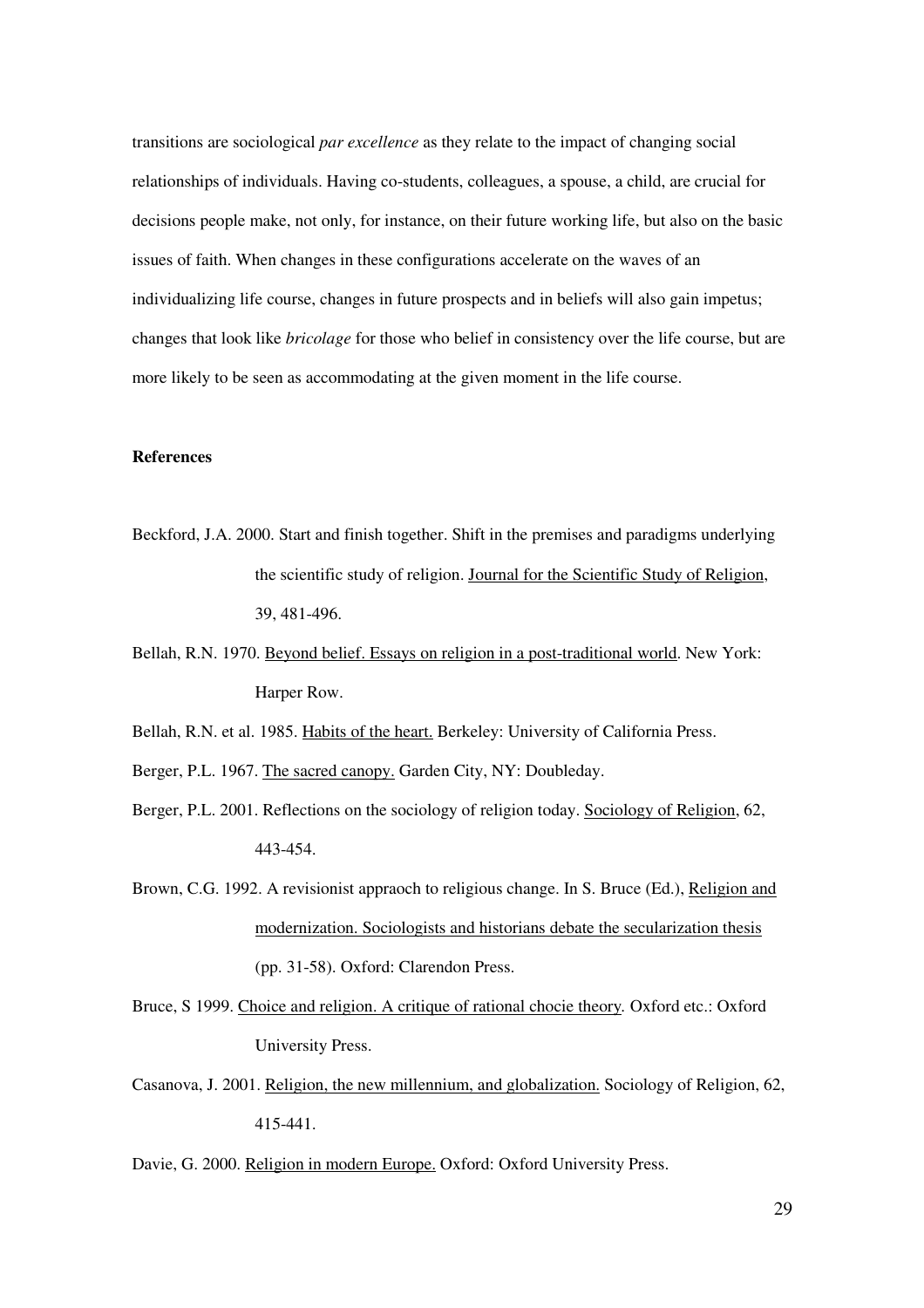Davie, G. 2002. Europe. The exceptional case. London: Darton, Longman and Todd Ltd.

Dekker, G. 1987. Godsdienst en samenleving. Inleiding tot de studie van de godsdienstsociologie. (Religion and society. Introduction of the study of sociology of religion.). Kampen: J.H. Kok.

Dobbelaere, K. 1981. Secularization. London: Sage.

- Dobbelaere, K. 1995. Religion in Europe and North America. In R. de Moor (Ed.), Values in Western societies (pp. 1-29). Tilburg: Tilburg University Press.
- Dobbelaere, K. 2002. Secularization. An analysis at three levels*.* Bern etc.: Publishing Group Peter Lang.
- Draulans, V. & L. Halman 2003. Religious and moral pluralism in contemporary Europe. In W. Arts, J. Hagenaars & L. Halman (Eds.), The cultural diversity of European unity. Findings, explanations and refelctions from the European Values Study (pp. 371-400). Leiden & Boston: Brill.
- Finke, R. 1992. An unsecular America. In S. Bruce (Ed.), Religion and modernization. Sociologists and historians debate the secularization thesis (pp. 145-169). Oxford: Clarendon Press.
- Finke, R. & R. Stark 1988. Religious economies and sacred canopies. Religious mobilization in American cities. American Sociological Review, 53, 41-49.
- Gellner, E. 1992. Postmodernism, reason and religion*.* London: Routledge.
- Haller, M. 1990. The challenge for comparative sociology in the transformation of Europe. International Sociology, 5, 183-204.
- Halman, L. & V. Draulans 2004. Religious beliefs and practices in contemporary Europe. In W. Arts & L. Halman (Eds.), European values at the turn of the millennium (pp. 283-316). Leiden & Boston: Brill.
- Halman, L. & R. de Moor 1993. Religion, churches and moral values. In P. Ester et al. (Eds.), The individualizing society. Value change in Europe and North America (pp. 37-65). Tilburg: Tilburg University Press.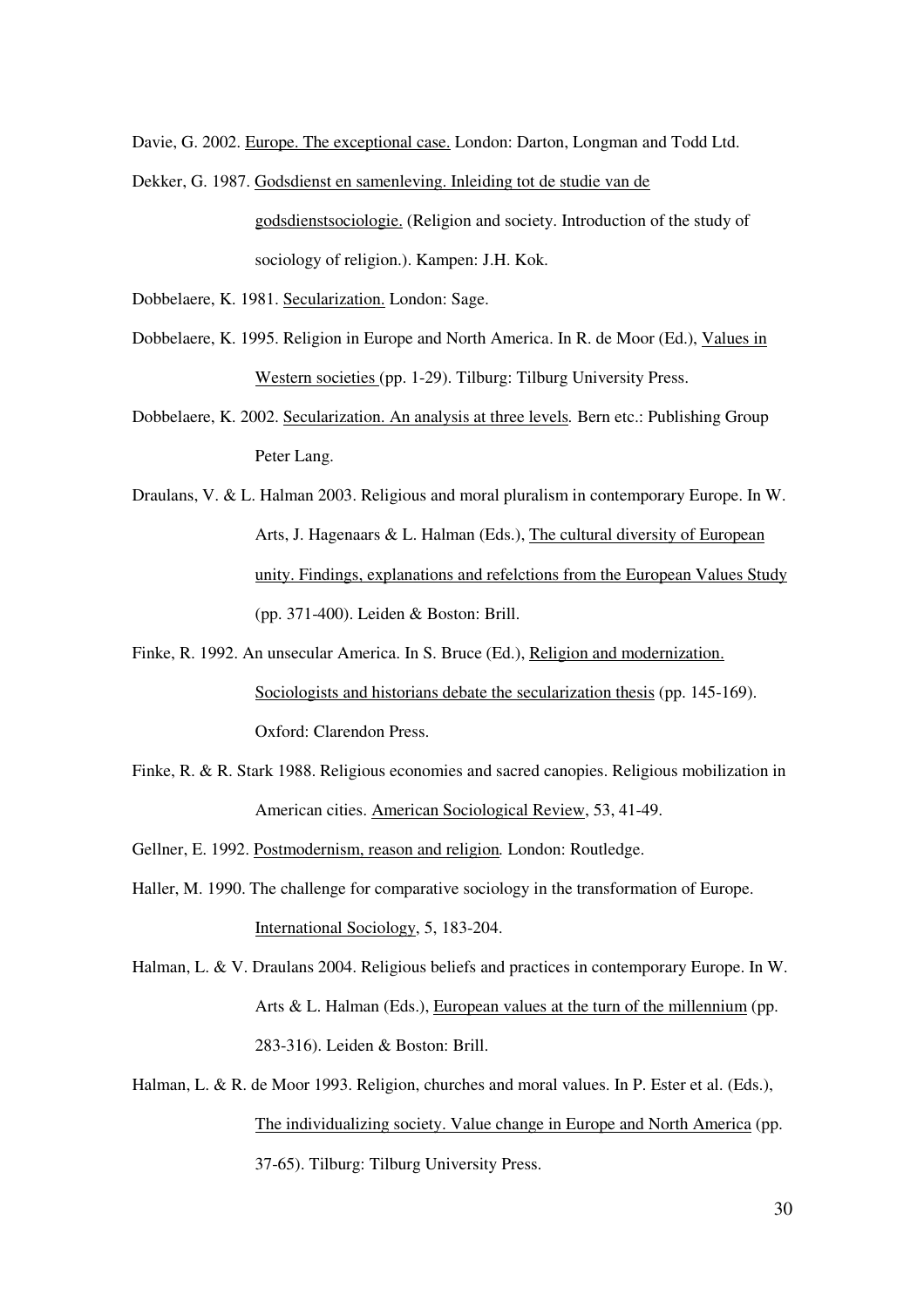- Halman, L. & T. Pettersson 2006. A decline of religious values? In P. Ester, M. Braun & P. Mohler (Eds.), Globalization, value change, and generations. A cross-national and intergenerational perspective (pp.31-60)*.* Leiden & Boston: Brill.
- Halman, L. & O. Riis (Eds.) 2003. Religion in secularizing society. The European's religion at the end of the 20<sup>th</sup> century. Leiden: Brill.
- Hart, J. de 1993. Jongeren en 'new age'. Recente cijfers betreffende de betrokkenheid van jong volwassenen bij alternatieve levensbeschouwelijke stromingen. (Young people and 'new age'. Recent data on the engagement of young adults in alternative philosophies of life.) Sociale wetenschappen, 36, 1-23.
- Inglehart, R. 1997. Modernization and postmodernization. Cultural, economic, and political change in 43 societies. Princeton: Princeton University Press.
- Jagodzinski, W. 2003. Religious and ethnical pluralism. Theoretical discussions and empirical findins. Kwansei Gakuin University School of Sociology Journal, 93, 23-38.
- Jagodzinski, W. & K. Dobbeleare 1995. Secularization and church religiosity. In J.W. van Deth & E. Scarbrough (Eds.), The impact of values (pp. 76-119). Oxford: Oxord University Press.
- Jagodzinski, W. & K. Manabe 2003. In search of Japanese religiosity. Kwansei Gakuin University Social Sciences Review, 7, 1-17.
- Lawrence, B.B. 1998. From fundamentalism to fundamentalisms. A religious ideology in multiple forms. In P. Heelas (Ed.), Religion, modernity and postmodernity (pp. 88-101). Oxford: Blackwell.
- Lopez, Jr., D.S. 1995. Buddhism in practice*.* Princeton, NJ: Princeton University Press.
- Luckmann, T. 1963. On religion in modern society. Individual consequences, world view, institution. Journal for the Scientific Study of Religion, 2, 147-162.
- Luckmann, T. 1967. The invisible religion*.* New York: Macmillan.

Luhmann, N. 1977. Funktion der Religion*.* Frankfurt a/M: Suhrkamp.

Luhmann, N. 1982. The differentiation of society. New York: Columbia University Press.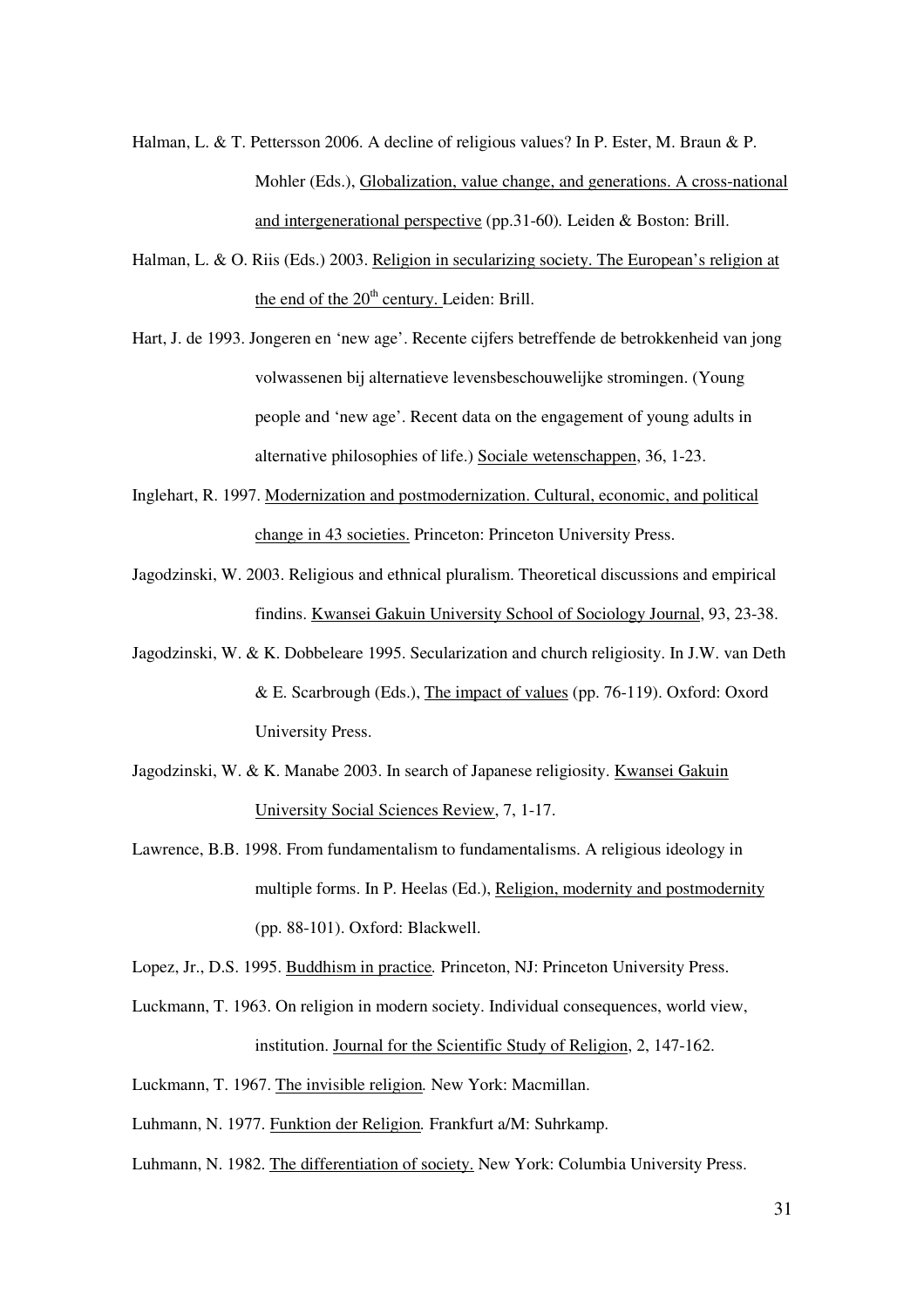Martin, D.A. 1978. A general theory of secularization*.* Oxford: Blackwell.

- Matsuzawa, T. 2005. The invention of world religions. Or, how European universalism was preserved in the language of pluralism. Chicago and London: The University of Chicago Press.
- Norris, P. & R. Inglehart 2004. Sacred and secular. Religion and politics worldwide. Cambridge, MA: Cambridge University Press.
- Pettersson, T. & E.M. Hamberg 1997. Denominational pluralism and church membership in contemporary Sweden. A longitudinal study of the period 1974-1995. Journal of Empirical Theology, 10, 61-78.
- Reader, I. & G.J. Tanabe Jr. 1998. Practically religious. Worldly benefits and the common religion in Japan. Honolulu: University of Hawaii Press.
- Robbins, T. 1988. The transformative impact of the study of new religions on the sociology of religion. Journal for the Scientific Study of Religion, 27, 12-31.
- Roof, W.C. 1985. The study of social change in religion. In Ph.E. Hammond (Ed.), The sacred in a secular age. Toward revision in the scientific study of religion (pp. 75- 89). Berkeley: University of California Press.
- Saksaki, M. & T. Suzuki 2002. Changes in religious commitment in the United States, Holland, and Japan. In M. Sasaki & T. Suzuki (2002), *Social attitudes in Japan. Trends and cross-national perspectives* (pp. 218-240)*.* Leiden/Boston/Köln: Brill.
- Stark, R. 1997. Bringing theory back in. In L. Young (Ed.), Rational choice theories of religion (pp. 3-24). London: Routledge.
- Stark, R. 1999. Secularization R.I.P. Sociology of Religion, 60, 249-270.
- Stark, R. & W.S. Brainbridge 1987. A theory of religion. New York: Lang
- Stark & Finke 2000. Acts of faith. Explaining the human side of religion*.* Berkeley: University of California Press.
- Stark, R. & L.R. Iannaconne 1994. A supply-side reinterpretation of the 'secularization' of Europe. Journal for the Scientific Study of Religion, 33, 230-252.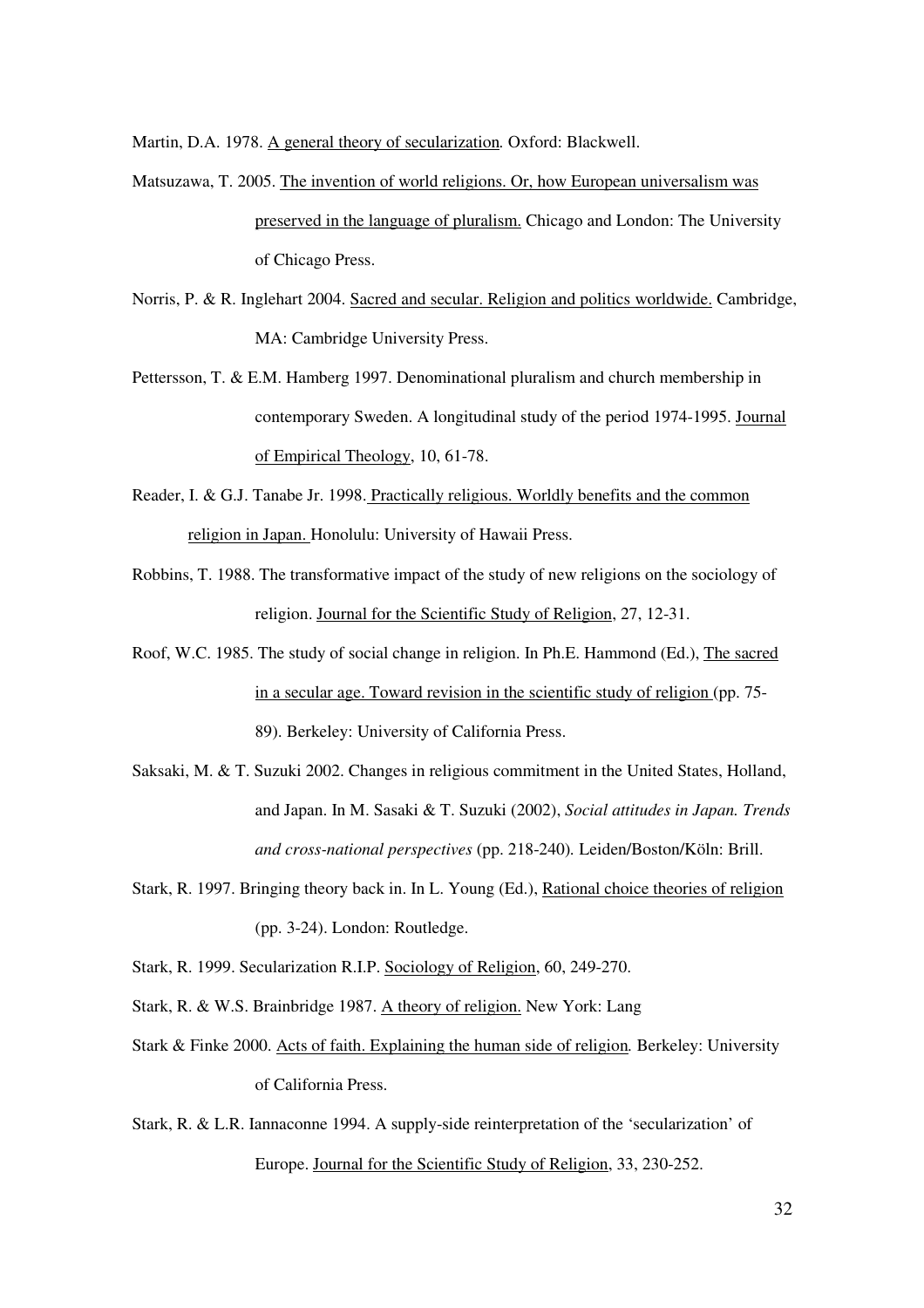- Tanabe, Jr., G.J. 1999. Religions of Japan in practice. In D.S. Lopez Jr. (Ed.), Asian religions in practice. An introduction (pp. 154-175). Pinceton, NJ: Princeton University Press.
- Teiser, S.F. 1999. Religions in China in practice. In D.S. Lopez Jr. (Ed.), Asian religions in practice. An introduction (pp. 88-122). Pinceton, NJ: Princeton University Press.
- Verweij, J 1998. Secularising tussen fictie en feit. Een internationaal vergelijkend onderzoek naar determinanten van religieuze betrokkenheid. (Secularization between fiction and fact. An international study on determininants of religious engagement.) Tilburg: Tilburg University Press.
- Vinken, H. 2004. Changing life courses of young generations across cultures. The desire for change and challenge in Wetsern and Asian societies. Kwansei Gakuin University School of Sociology Journal, 97, 8, 119-139.
- Wallis, R. & S. Bruce 1992. Secularization. The orthodox model. In S. Bruce (Ed.), Religion and modernization. Sociologists and historians debate the secularization thesis (pp. 8-30). Oxford: Clarendon Press.
- Warner, R.S. 1993. Work in progress toward a new paradigm for the sociological study of religion in the United States. American Journal of Sociology, 98, 1044-1093.
- Weber, M. 1920. Gesammelte Aufsätze zur Religionssoziologie. Tübingen: Mohr.
- Wilson, B.R. 1982. Religion in sociological perspective. Oxford: Oxford University Press.
- Wilson, B. 1998. The secularization thesis. Criticisms and rebuttals. In R. Laermans, B. Wilson & J. Billiet (Eds.), Secularization and social integration (pp. 45-65). Leuven: Leuven University Press.

# **Notes**

<sup>&</sup>lt;sup>i</sup> The EVS question is complicated and seems not to have an at least ordinal format. Answer categories are: 1 more than once a week; 2 once a week; 3 once a month; 4 Christmas/Easter day; 5 other specific